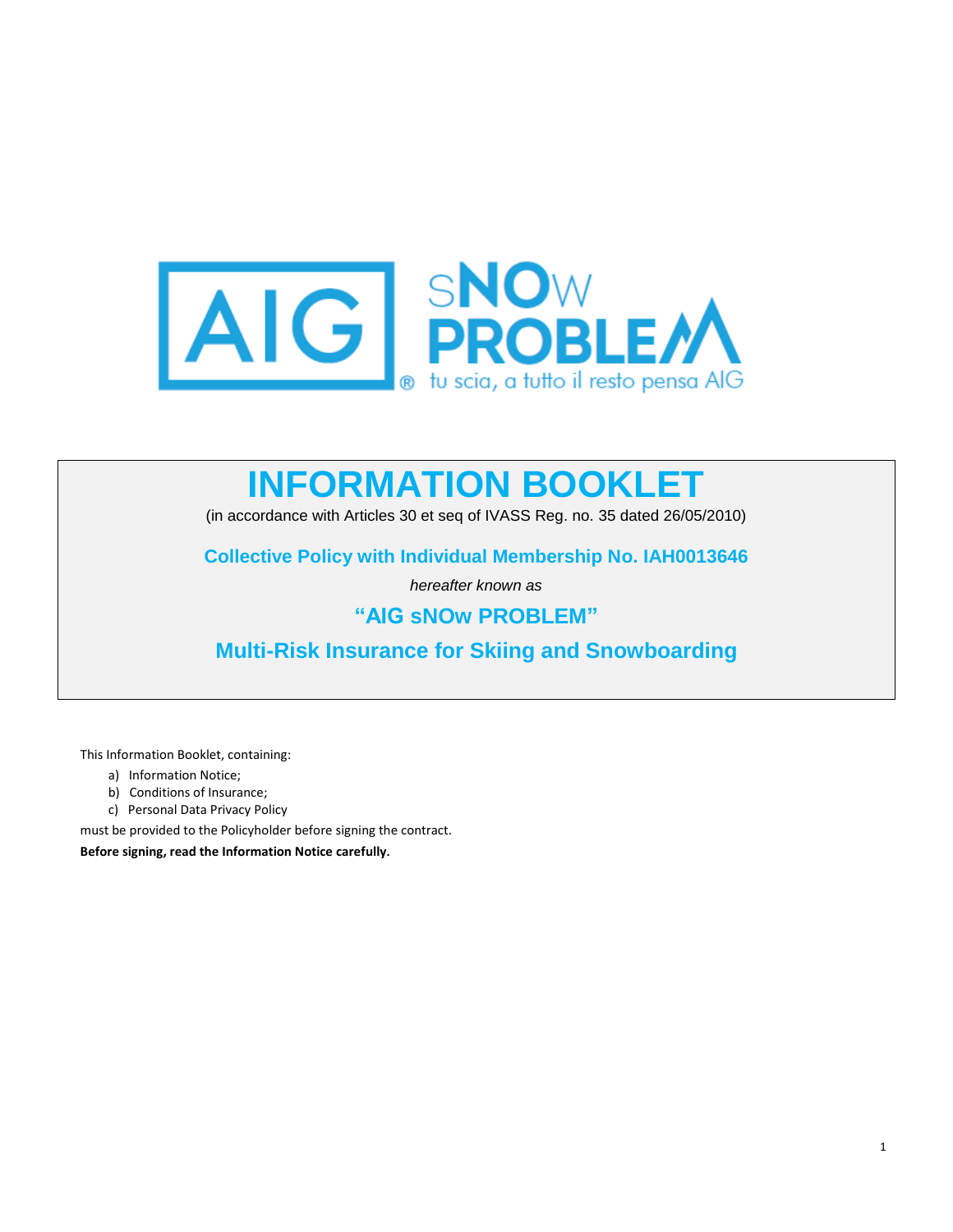# **INFORMATION NOTICE**

### **DAMAGES INFORMATION NOTICE**

#### **Date of last update of the data contained in this Information Notice: 30.04.2016**

To consult the updates of this Information Booklet, please refer to the Insurance Company's website [www.aig.co.it.](http://www.aig.co.it/)

This Information Notice is prepared in accordance with the outline provided by IVASS but its content is not subject to prior approval by that authority.

#### **The Policyholder must read the conditions of insurance before signing the Policy.**

In accordance with Art. 166 of the Insurance Code and Article 31 of IVASS Regulation no. 35 dated 26 May 2010, this Information Notice sets out in bold type the clauses that provide risks, burdens and obligations for the Policyholder or the Insured, exclusions, limitations and warranty suspension periods, invalidity, forfeitures, as well as information qualified as "Warnings" by IVASS Regulation no. 35.

**The terms used in this information notice have the meaning defined within the Conditions of Insurance. This document may not in any case derogate what is expressly provided within the Conditions of Insurance which will prevail over the information notice. Any covenants in derogation or in addition to what is provided in this document may be contained in supplementary annexes and/or in the attachments to the Conditions of Insurance.**

### **INFORMATION ON THE INSURER**

#### *General Information*

- AIG Europe Limited. Registered in England and Wales with number 01486260. Registered office: The AIG Building, 58 Fenchurch Street, London EC3M 4AB, United Kingdom.
- This insurance policy is issued by AIG Europe Limited General Agent for Italy, branch based in Via della Chiusa, 2, 20123, Milan, Italy, Tel: +39 02.36.90.1 - Fax 02 36 90 222
- Website[: http://www.aig.co.it](http://www.aig.co.it/)
- E-mail address[: info.italy@aig.com](mailto:info.italy@aig.com)
- AIG Europe Limited General Agent for Italy is supervised by the Supervisory Authority for the English insurance market Prudential Regulation Authority. AIG Europe Limited is authorised to operate in Italy by way of its establishment and its registration number to the Register of Insurance Companies is I00106. The regulatory regimes in force in other countries in which AIG Europe Limited – General Agent for Italy operates may deviate in whole or in part from that existing in the United Kingdom. The activity of AIG Europe Limited on the Italian market is regulated by IVASS.

#### *Information on the financial position of the Insurer*

- AIG Europe Limited has a net equity of £ 3,458,500,000 (€ 4,704,162,132.00), of which share capital £ 197,118,479 (€ 268,115,450.22) and capital reserves £ 1,467,400,000 (€ 1,995,919,477.69). The data regards the last approved financial statement for 2014.
- The insurance company's solvency ratio, meaning the ratio between the available solvency margin and the amount of solvency margin required by existing regulations, is 428%. This coefficient is based upon the minimum capital requirements introduced by the Solvency 1 regime, identified on the basis of the Regulatory Return presented at the end of the year by the insurance company.

#### **INFORMATION ON THE CONTRACT**

This insurance contract is stipulated without the formula of tacit renewal.

#### *Insurance cover offered - Limitations and Exclusions*

This Policy is insurance to cover incidents and accidents linked to the performance, **in skiing areas**, of the following amateur activities on snow: skiing, in its various types, snowboarding, cross country skiing, sleighing and sledging. **The insurance cover is provided up to the amount of the respective insured maximum ceilings and with the reimbursement limits indicated therein for each service.**

Please see the Sections of the policy as well as Annex 1-Table of Warranties of the Conditions of Insurance for detailed aspects.

#### **Warnings:**

**ALL WARRANTIES offered are subject to conditions of insurability, limitations and exclusions, which may lead to the reduction or non-payment of the**  indemnity. In that regard, please note the content of the "Territorial Validity" section of the Conditions of Insurance, of Articles 4, 5, 6, 7, 8, 9 and 10, 15 and **16 of the Insurance Warranties, as well as everything provided in the individual sections as indicated below in the Warnings.**

**Warning: the warranties provided by this policy are at second risk and subject to maximum ceilings, deductibles and indemnity limits. In that regard, please see the content of Annex 1 - Table of Warranties to this Booklet.**

**Below is a numerical example of the mechanism of applying the deductible used in the policy:**

| Maximum ceilings/Indemnity limit: | € 10.000.00 |
|-----------------------------------|-------------|
| Compensation/indemnity claim      | € 5.000.00  |
| <b>Deductible</b>                 | € 100.00    |
| Damage payable                    | € 4.900.00  |

Below is a summary description of the warranties provided, within the limits and under the conditions of the Policy:

#### **SECTION A – COSTS OF RESCUE ON THE SLOPES, MEDICAL COSTS OF FIRST AID**

Within the limits and under the conditions of the Policy, the following warranties are provided: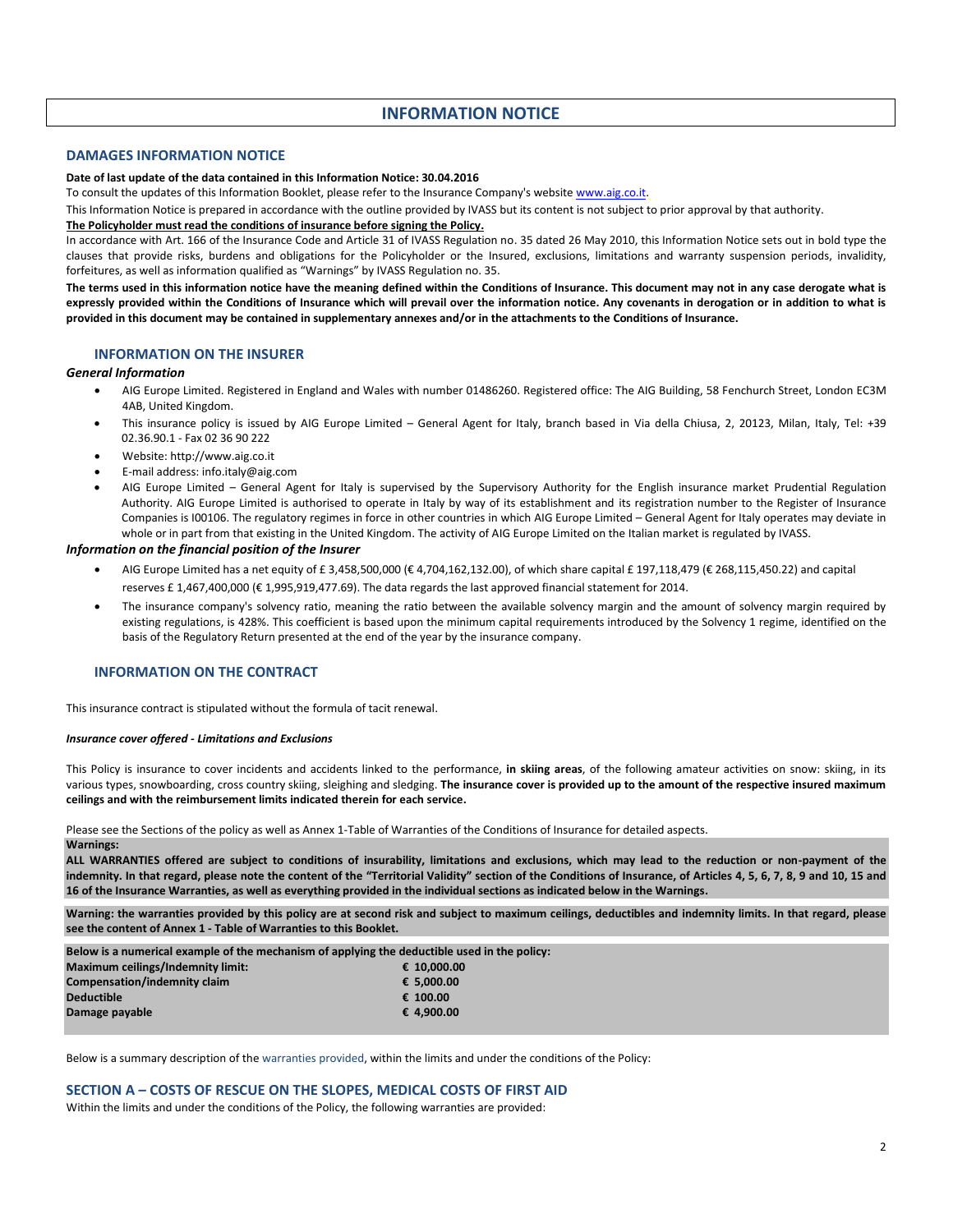# **A.1 Costs of rescue on the slopes - Italy**

#### **A.2 Medical costs of first aid**

Please see SECTION A - COSTS OF RESCUE ON THE SLOPES, MEDICAL COSTS OF FIRST AID of the Services for detailed aspects.

**Warning: the aforementioned warranties set out in Section A are subject to conditions of insurability, limitations and specific exclusions, which may lead to the reduction or non-payment of the indemnity. In that regard, please see the content of items A.1 and A.2 of Section A, as well as the provisions of Art. 4 – Temporal Validity of the Insurance Warranties and at item "Nature of the Services and Warranties" of Section A.**

**Warning: the aforementioned warranties are provided at second risk and are subject to maximum ceilings, deductibles and indemnity limits.** In that regard, please see the content of **Annex 1 - Table of Warranties.**

#### **SECTION B – MEDICAL RETURN, DRIVER AVAILABLE**

Within the limits and under the conditions of the policy, the following warranties are provided:

**B.1 Medical return of the Insured to his domicile**

#### **B.2 Driver available for return to domicile**

Please see SECTION B – MEDICAL RETURN, DRIVER AVAILABLE of the Services for detailed aspects.

**Warning: the aforementioned warranties set out in Section B are subject to conditions of insurability, limitations and specific exclusions, which may lead to the reduction or non-payment of the indemnity. In that regard, please see the content of items "Conditions of Intervention of the Assistance Platform", "Provision of the Services of the Assistance Platform" and "Exceptional Circumstances" of Section B.**

Warning: the aforementioned warranties are provided at second risk and are subject to maximum ceilings, deductibles and indemnity limits. In that regard, please see the content of **Annex 1 - Table of Warranties.**

#### **SECTION C – CIVIL LIABILITY**

Within the limits and under the conditions of the policy, the following warranties are provided:

**C.1 Civil liability for damages caused involuntarily to third parties (physical injuries to Third Parties, damage or loss of property owned by Third Parties).**

#### **The warranties are provided at second risk.**

Please see SECTION C – CIVIL LIABILITY of the Services for detailed aspects.

**Warning: the aforementioned warranties set out in Section C are subject to conditions of insurability, limitations and specific exclusions, which may lead to the reduction or non-payment of the indemnity. In that regard, please see the content of items "Special Exclusions applicable to Section C", "Special Conditions applicable to Section C" and "Subject of the Warranty" of Section C** 

Warning: the aforementioned warranties are provided at second risk and are subject to maximum ceilings, deductibles and indemnity limits. In that regard, please see the content of **Annex 1 - Table of Warranties.**

#### **SECTION D – LEGAL PROTECTION**

Within the limits and under the conditions of the policy, the following warranties are provided:

#### **D.1 Bearing legal costs and court case costs**

Please see SECTION D – LEGAL PROTECTION of the Services for detailed aspects.

**Warning: the aforementioned warranties set out in Section D are subject to conditions of insurability, limitations and specific exclusions, which may lead to the reduction or non-payment of the indemnity. In that regard, please see the content of items "Special Exclusions applicable to Section D", "Special Conditions applicable to Section D" and "Subject of the Warranty" of Section D** 

Warning: the aforementioned warranties are provided at second risk and are subject to maximum ceilings, deductibles and indemnity limits. In that regard, please see the content of **Annex 1 - Table of Warranties.**

#### **SECTION E – REIMBURSEMENT OF SKI PASS NOT ENJOYED DUE TO INJURY**

**Warranty valid only for policies of three or more consecutive days** 

Within the limits and under the conditions of the policy, the following warranties are provided:

**E1 Reimbursement of the pro-rata amount of the ski pass not enjoyed as a result of accident and/or injury**

Please see SECTION E – REIMBURSEMENT OF SKI PASS NOT ENJOYED DUE TO INJURY of the Services for detailed aspects.

**Warning: the aforementioned warranty set out in Section E is subject to conditions of insurability, limitations and specific exclusions, which may lead to the reduction or non-payment of the indemnity. In that regard, please see the content of items "Special Conditions applicable to Section E" and "Subject of the Warranty" of Section E.**

Warning: the aforementioned warranties are provided at second risk and are subject to maximum ceilings, deductibles and indemnity limits. In that regard, please see the content of **Annex 1 - Table of Warranties.**

#### **SECTION F – REIMBURSEMENT OF SKI RENTAL MATERIAL NOT ENJOYED DUE TO INJURY**

**Warranty valid only for policies of three or more consecutive days**

Within the limits and under the conditions of the policy, the following warranties are provided:

**F1 Reimbursement of the pro-rata amount of the rental costs of skiing material not used as a result of accident and/or injury**

Please see SECTION F – REIMBURSEMENT OF SKI MATERIAL NOT ENJOYED DUE TO INJURY of the Services for detailed aspects.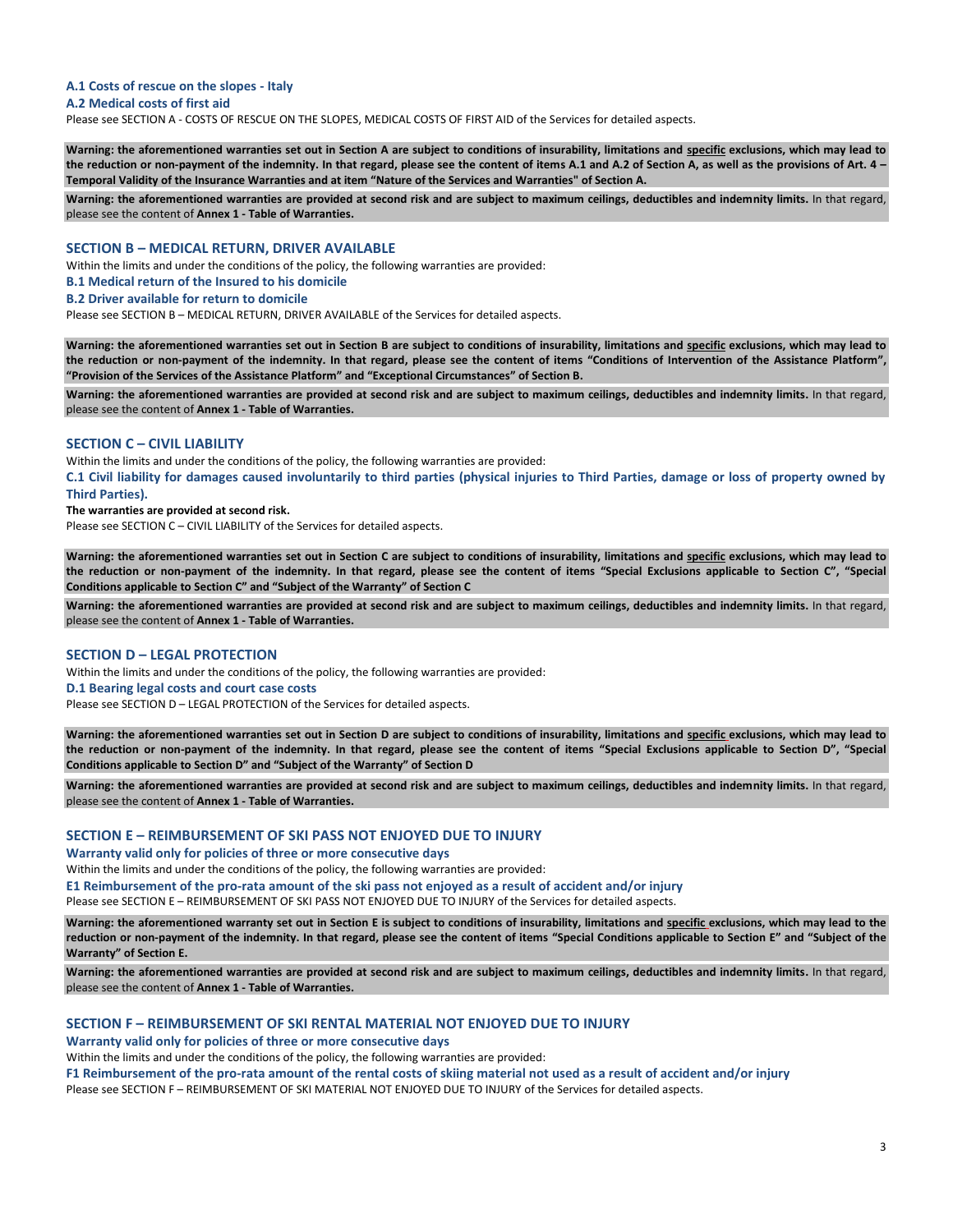**Warning: the aforementioned warranty set out in Section F is subject to conditions of insurability, limitations and specific exclusions, which may lead to the reduction or non-payment of the indemnity. In that regard, please see the content of items "Special Conditions applicable to Section F" and "Subject of the Warranty" of section F.**

Warning: the aforementioned warranties are provided at second risk and are subject to maximum ceilings, deductibles and indemnity limits. In that regard, please see the content of **Annex 1 - Table of Warranties.**

# **SECTION G – REIMBURSEMENT OF SKIING LESSONS NOT ENJOYED DUE TO INJURY**

**Warranty valid only for policies of three or more consecutive days**

Within the limits and under the conditions of the policy, the following warranties are provided:

**G1 Reimbursement of the pro-rata amount of skiing lessons not enjoyed as a result of accident and/or injury**

Please see SECTION G – REIMBURSEMENT OF SKIING LESSONS NOT ENJOYED DUE TO INJURY of the Services for detailed aspects.

**Warning: the aforementioned warranty set out in Section G is subject to conditions of insurability, limitations and specific exclusions, which may lead to the reduction or non-payment of the indemnity. In that regard, please see the content of items "Special Conditions applicable to Section G" and "Subject of the Warranty" of section G.**

**Warning: the aforementioned warranties are provided at second risk and are subject to maximum ceilings, deductibles and indemnity limits.** In that regard, please see the content of **Annex 1 - Table of Warranties.**

#### **SECTION H – REIMBURSEMENT OF SKI PASS NOT ENJOYED DUE TO ADVERSE WEATHER**

#### **Warranty valid only for policies of three or more consecutive days**

Within the limits and under the conditions of the policy, the following warranties are provided:

#### **H1 Reimbursement of ski pass not enjoyed due to adverse weather**

Please see SECTION H - REIMBURSEMENT OF SKI PASS NOT ENJOYED DUE TO ADVERSE WEATHER of the Services for detailed aspects.

**Warning: the aforementioned warranty set out in Section H is subject to conditions of insurability, limitations and specific exclusions, which may lead to the reduction or non-payment of the indemnity. In that regard, please see the content of items "Special Conditions applicable to Section H" and "Subject of the Warranty" of section H.**

Warning: the aforementioned warranties are provided at second risk and are subject to maximum ceilings, deductibles and indemnity limits. In that regard, please see the content of **Annex 1 - Table of Warranties.**

#### **Declarations of the Insured in relation to the risk circumstances - Invalidity**

**Warning: inexact or reticent declarations by the Policyholder or the Insured, in relation to circumstances that affect the assessment of risk, rendered at the time of finalising the contract or at subsequent renewals, may involve the total or partial loss of the right to the indemnity as well as the termination of the insurance contract. Please see Art. 14 of the General Conditions of Insurance for detailed aspects.**

#### **Aggravation and reduction of risks and changes in profession**

The Policyholder must give written communication to the Insurer of any aggravation of the risk ad reduction of the risk. Aggravations of the risk not known or not accepted by the Insurer may involve the total or partial loss of the right to the indemnity as well as the termination of the contract in accordance with Art. 1898 of the Italian Civil Code.

#### **Premiums**

The premium shall be paid to the Company by the Policyholder via the Broker. In that regard, please refer to Articles 12 and 13 of the General Conditions of Insurance.

**Warning:** there are no premium discounts standardised to conditions predetermined by the Insurer or the Broker.

#### **Adjustment of premium and insured sums**

There is no provision for mechanisms of adjustment of the premium and the insured sums.

#### **Recourse**

**Warning:** there is no right of recourse in favour of the Company.

#### **Right of withdrawal/rethink**

**Warning: there are no conventional withdrawal clauses.**

#### **Limitation and forfeiture of the rights deriving from the contract**

**The rights deriving from the insurance contract are limited to two years from the day on which the event occurred on which the right is based, in accordance with Art. 2952 of the Italian Civil Code. In the Civil liability insurance, the term commences from the day on which the third party claimed the compensation from the Insured or brought an action against it**. In the event of an incident, in the case of non-fulfilment of the obligation to give notice thereof within the terms provided by the insurance contract, the Insured may forfeit, in whole or in part, the right to the indemnity in accordance with Art. 1915 of the Italian Civil Code.

#### **Law applicable to the contract**

The legislation applicable to the contract is Italian. The language chosen by the parties for communications relating to this contract is Italian.

#### **Tax regime**

The tax charges relating to the insurance contract are borne by the Policyholder. The indemnities paid in the event of a claim are exempt from income taxes and other indirect taxes.

#### **Applicable taxes to the contract**

The following tax rates and premium percentages are applicable to the contract:

- TRAVEL ASSISTANCE 10% of the premium to which 10% tax is added
- ACCIDENT AND ILLNESS 40% of the premium to which 2,5% tax is added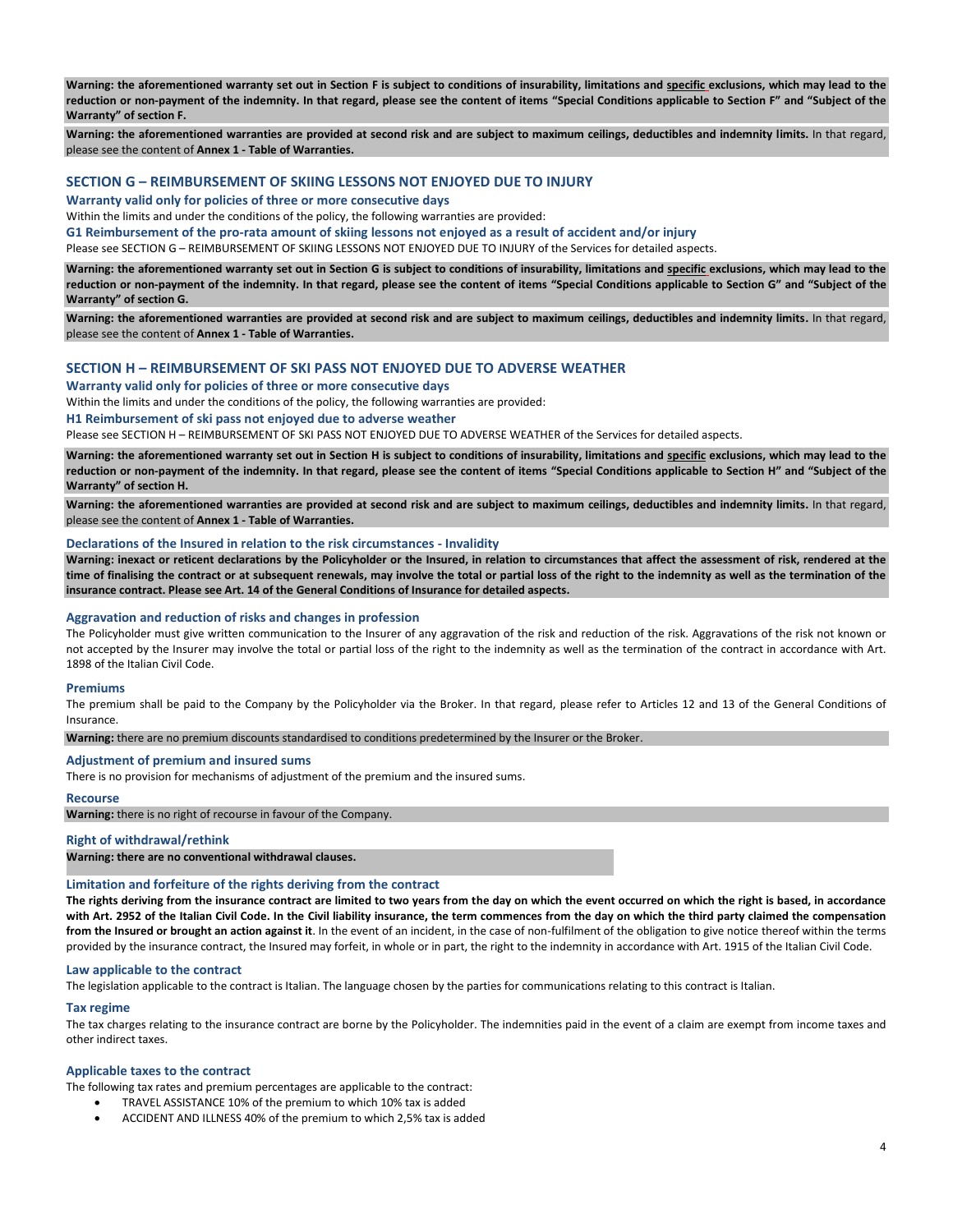- LEGAL COSTS 1% of the premium to which 1% tax is added
- CIVIL LIABILITY 19% of the premium to which 21,25% tax is added
- PECUNIARY LOSSES 30% of the premium to which 21,25% tax is added

### **INFORMATION ON LIQUIDATION PROCEDURES AND COMPLAINTS**

#### **Claims – Liquidation of indemnity**

**Warning - In order to use the services Costs of rescue on the slopes - Reimbursement of medical costs of first aid, set out in Section A of the policy** the Insured, or any person in their presence, must immediately report to the Slope Rescue Service that they are covered by insurance, displaying all documents required by the latter in order to make the necessary checks. The Slope Rescue Service will check, at the time of the intervention, if the person involved in the accident and/or injury possesses the duly valid ski pass and the insurance, the name of the Insured and his/her identity.

**Warning - In order to use the assistance services Medical return – Driver available for the return to the domicile set out in Section B of the policy** the Insured must necessarily make contact with the Assistance Platform, on number

# **Tel +39 039 6554 6635**

indicating: surname and name of the Insured, ski pass number, nature of the accident or injury, telephone number at which the Insured can be contacted for subsequent requirements of contact by the Assistance Platform. None of the Services set out in Section B of the policy will be guaranteed where the Insured has not contacted the AIG Assistance Platform to request the necessary authorisation.

#### **Warning - For All Services**

To request an indemnity, the Insured must send a written request with a brief description of the incident itself by recorded delivery post with return receipt **strictly by and not beyond 10 days from the occurrence of the incident**, to the following address:

#### **AIG Europe Limited**

General Agent for Italy - Via della Chiusa, 2 20123 MILAN - ITALY

Alternatively, the claim may be opened, **again in compliance with the mandatory limit of 10 days from the occurrence of the event**, via the website [www.sinistriviaggi.it](http://www.sinistriviaggi.it/)

**Please refer to Articles 23, 24 and 25 of the Conditions of Insurance for detailed aspects relating to the liquidation procedures.**

#### **Complaints**

We believe that every customer deserves a prompt, courteous and efficient service. If our service does not satisfy your expectations, you can contact us at the addresses and by the methods indicated below.

Any complaints regarding the contractual relationship or the handling of claims must be made in writing to the Insurer and addressed to:

**AIG Europe Limited - General Agent for Italy**

#### **Complaints Service**

# **Via della Chiusa, 2 – 20123 Milan - Fax 02 36 90 222**

**E-mail: servizio.reclami@aig.com**

The Insurance Company will be responsible for informing the complainant of the receipt and handling of the complaint, within 5 days from receipt of the same. The Insurance Company will communicate the outcomes of the complaint to the complainant as soon as possible and in any case within the maximum term of 45 days from the date of receipt of the complaint itself.

In compliance with the provisions of IVASS Regulation no. 24 dated 19 May 2008, the following may be submitted directly to:

IVASS - Istituto per la Vigilanza sulle Assicurazioni (Italian Insurance Supervisory Authority)

Users' Protection Service - Via del Quirinale, 21 - 00187 Rome

at the same time requesting the activation of the FIN-NET procedure

- any complaints not relating to the contractual relationship or handling of claims, but relating to the failure to comply with other provisions of the Insurance Code, the respective rules of implementation, as well as the rules on distance selling of insurance products;
- complaints already submitted directly to the Insurer and that have not received a response within the term of forty-five days from receipt by the insurance company itself or that have received a response deemed to be unsatisfactory.

The new complaint must contain:

- a) name, surname and domicile of the complainant, with possible telephone number;
- b) identification of the entity or entities whose actions are the subject of the complaint;
- c) brief description of the reason for the complaint;
- d) copy of the complaint submitted to the Insurer and any reply of the same;
- e) any document useful for describing the circumstances more comprehensively.

In the absence of any of the indications provided at points a), b) and c) IVASS, for the purposes of launching the investigations, within the term of ninety days from receipt of the complaint, shall request from the complainant, where identifiable based upon the elements set out in letter a), the supplementation of the same with the missing elements.

In relation to disputes concerning the quantification of the services and the attribution of liability, it is noted that the Judicial Authority retains exclusive jurisdiction, as well as the right to make recourse to conciliatory systems, where existing.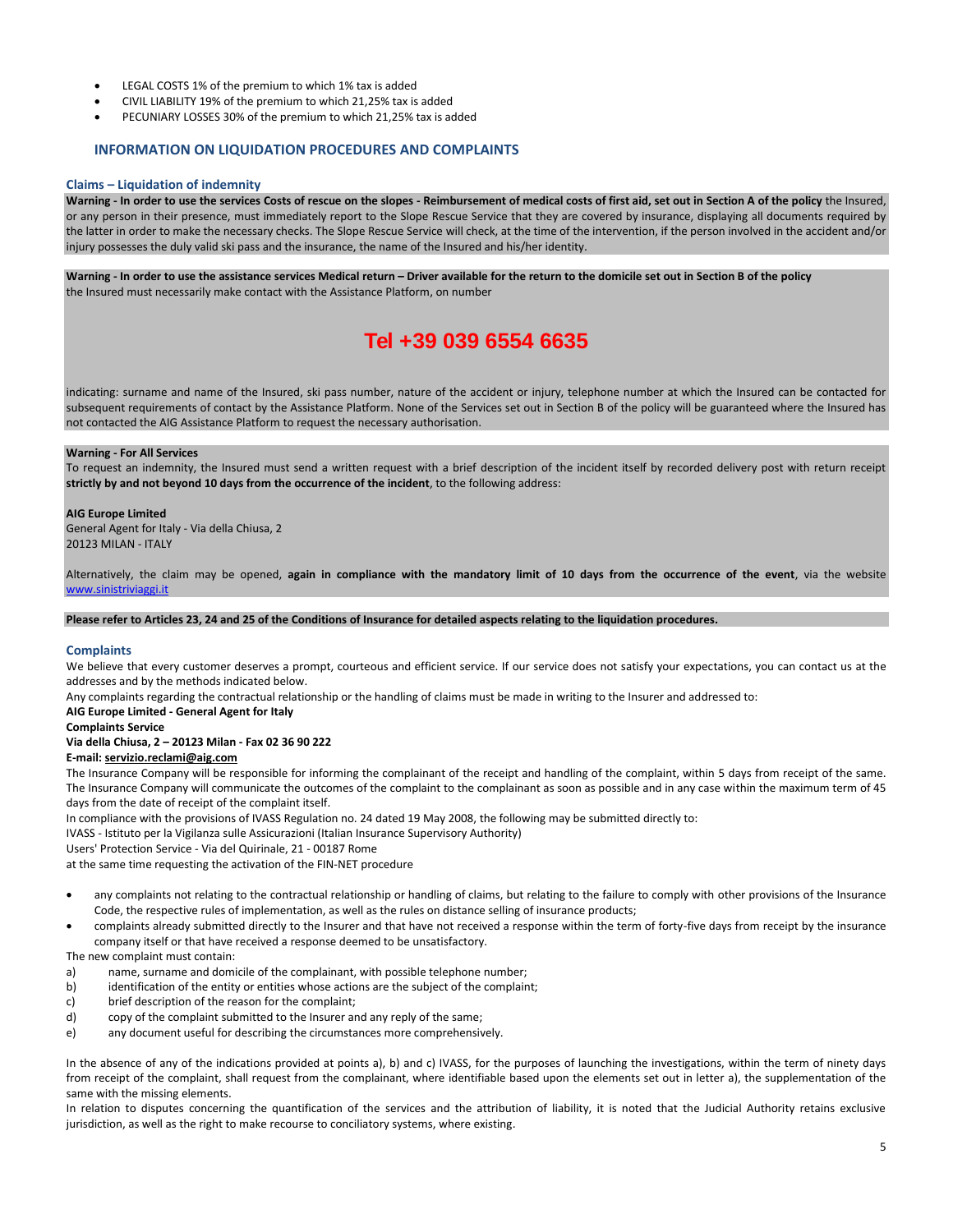Complaints in relation to which the Judicial Authority has already been contacted do not fall under the remit of IVASS. Where the Parties have agreed upon legislation other than Italian legislation, the body instructed to examine any complaints will be that provided by the chosen legislation and IVASS will facilitate communications between the relevant authority and the Policyholder.

#### **Arbitration**

With reference to Warranty D, where, in disagreement with the Insured, the Company deems that the legal action has no likelihood of success or that the costs associated with it would be higher than any sum recoverable as a result of the ruling, the parties may defer to arbitration the decision on whether or not to bring the action. In that regard, please refer to the item "Subject of the Warranty" of Section D. **Warning: The Insured still has the possibility of contacting the relevant Judicial Authority.**

#### **Glossary**

This paragraph of the Information Notice contains and explains the technical terms commonly used in an insurance contract, which the Policyholder may use for a better understanding of the insurance contract. Please note that the terms set out below do not assume any significance for the purposes of interpreting the insurance contract, in relation to which only the Definitions set out in the Conditions of Insurance are significant.

| <b>Insured</b>             | In non-life sections, the person in the interest of whom the contract is signed as well as the holder of the right to any indemnity.                                                                                                         |  |
|----------------------------|----------------------------------------------------------------------------------------------------------------------------------------------------------------------------------------------------------------------------------------------|--|
| Insurance                  | The operation with which an entity (Insured) transfers to another entity (Company) a risk to which it is exposed.                                                                                                                            |  |
| <b>Insurance Code</b>      | Italian Legislative Decree 7 September 2005, no. 209, as subsequently amended.                                                                                                                                                               |  |
| Policyholder               | The person who enters into the insurance and undertakes to pay the premium. The Policyholder may not be the same person as the<br>Insured.                                                                                                   |  |
| <b>Indemnified damages</b> | Damage determined based upon all the policy conditions, without considering any excesses, deductibles and indemnity limits.                                                                                                                  |  |
| <b>Deductible</b>          | The set amount, deducted from the indemnified damage, which the Insured pays and for which the Insurer does not provide the<br>indemnity.                                                                                                    |  |
| Indemnity                  | The sum due from the insurer to the Insured in the event of a claim.                                                                                                                                                                         |  |
| <b>IVASS</b>               | Italian Supervisory Authority for Insurance. A body by public law which is responsible for supervising insurance companies, as well as<br>insurance brokers (agents and intermediaries) and experts for the valuation of damage to vehicles. |  |
| <b>Maximum ceiling</b>     | The maximum obligation for the Insurer per claim and/or per insurance period provided for a specific guarantee.                                                                                                                              |  |
| Policy                     | The document that proves the existence of the insurance contract.                                                                                                                                                                            |  |
| Premium                    | The price that the Policyholder pays to purchase the warranty offered by the Insurer. The payment of the premium usually constitutes a<br>condition of effectiveness of the warranty.                                                        |  |
| Compensation               | The sum due from the Insured to the injured third party in the event of an incident.                                                                                                                                                         |  |
| <b>Risk</b>                | The probability that the claim will occur and the extent of the damages that may derive from it.                                                                                                                                             |  |
| <b>Recourse</b>            | The right due to the Insurer against the Insured and which allows the Insurer to recover from the Insured the sums paid to injured third<br>parties, in cases where it contractually had the right to refuse or to reduce its service.       |  |
| Incident                   | The occurrence of the event for which the insurance warranty is provided.                                                                                                                                                                    |  |
| Insurer                    | The insurance company exercising professionally and exclusively insurance activity authorised by IVASS and subject to its supervision.                                                                                                       |  |
| <b>Subrogation</b>         | The right of the Insurer that has paid the indemnity to replace the Insured in the rights in relation to the liable third party, where the<br>damage results from an unlawful action by a third party.                                       |  |

**AIG Europe Limited, General Agent of the truthfulness and completeness of the data and information contained in this Information Notice.**

**AIG Europe Limited** General Agent for Italy The Legal Representative Marco Dalle Vacche

Mans Jelevil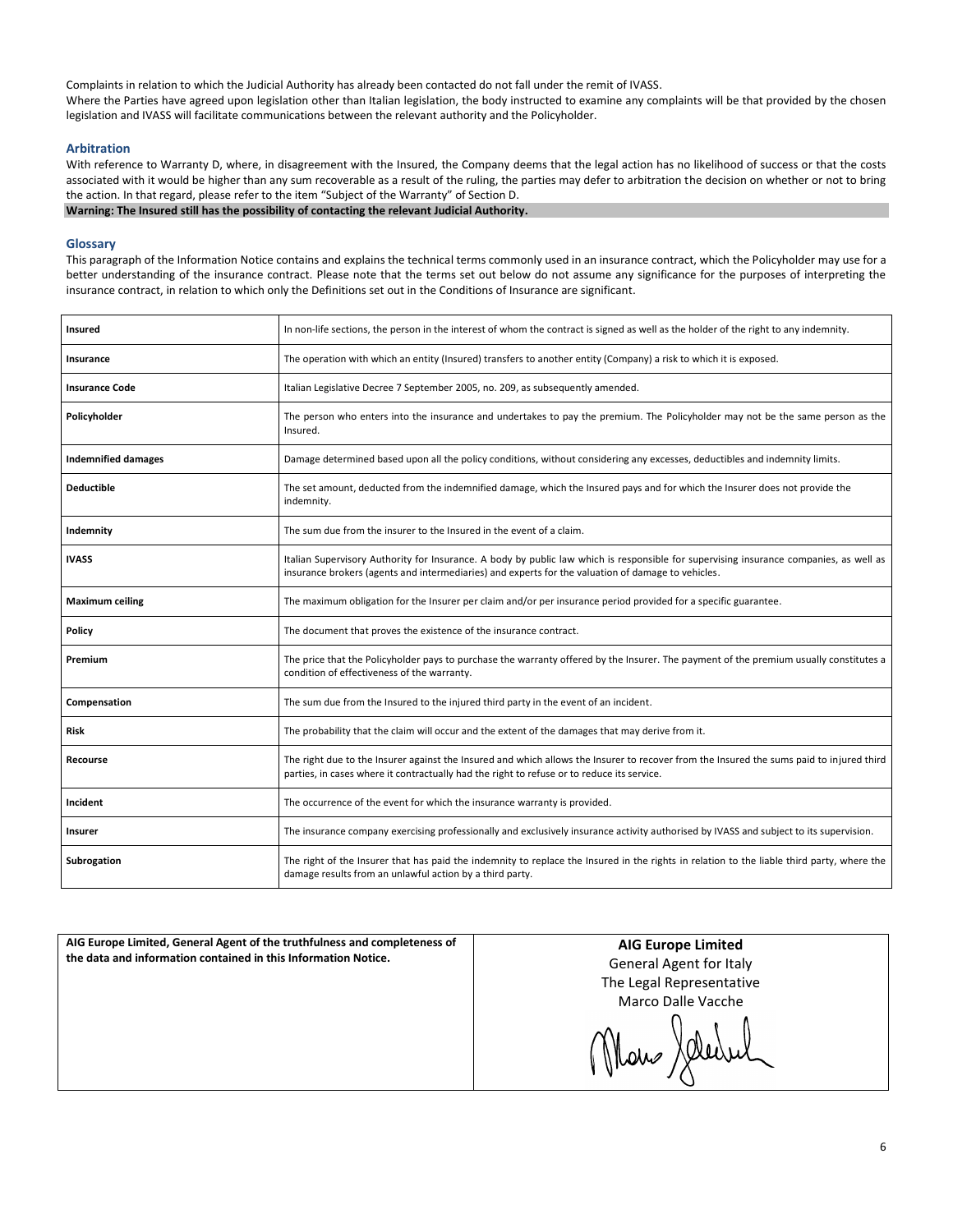# **CONDITIONS OF INSURANCE**

**THE POLICYHOLDER IS INFORMED OF THE NEED TO READ THE CONTRACT CAREFULLY BEFORE SIGNING IT, PAYING PARTICULAR ATTENTION TO THE CLAUSES THAT, IN ACCORDANCE WITH ART. 166 OF THE INSURANCE CODE, ARE HIGHLIGHTED IN BOLD TYPE (SPECIFICALLY HIGHLIGHTED CHARACTER) AS THEY CONTAIN: FORFEITURES, INVALIDITIES, WARRANTY LIMITATIONS OR BURDENS FOR THE POLICYHOLDER OR SIMILAR CLAUSES.**

#### **DEFINITIONS**

#### **Member**

The person who joins this collective policy with individual membership to insure himself and/or other persons.

#### **AIG sNOw PROBLEM**

The name of this insurance product

#### **Skiing Area**

The snowy surface, even artificial, open to the public and constituted by the portion within the poles on the slope usually reserved for practising snow sports, except for the area named "Snow Park".. Outside winter season it is considered as "skiing area" the very same area defined in this chapter, although without snow.

#### **Insured**

The person whose interest is protected by the Insurance. Where the insurance is combined with a ski pass, the Insured is the owner or holder of the ski pass duly issued by the Policyholder or other entities authorised by it.

#### **Insurance**

This insurance contract

#### **Assistance Platform**

The structure, open 24 hours a day, which is responsible for providing on behalf of the Company immediate assistance in the cases provided by the policy. The assistance service is open 24 hours a day, 365 days a year and can be contacted on the following telephone number:

# **+39.039.6554.6635**

#### **Claims Handling Centre**

The office that handles the claims of this policy, subject to the services that, based upon the policy conditions, are provided by the Assistance Platform.

Claims for indemnity must be sent to the following address:

**AIG Europe Limited - General Agent for Italy Via della Chiusa, 2 - 20123 MILAN ITALY E-mail: sinistri.ita@aig.com**

or may be sent by connecting to the website **www.sinistriviaggi.it.**

#### **Policyholder**

The person who has entered into this collective insurance policy with individual membership; for this policy, Consorzio Skipass Paganella. is understood to be the Policyholder.

#### **Conditions, exclusions and warranties**

The conditions and special exclusions are applied to the individual sections of the policy, while the exclusions, conditions and general warranties apply to the policy as a whole.

#### **Family member**

Husband, wife, parent, father-in-law/mother-in-law, brothers, sisters, sons, daughters, partners, grandparents, grandchildren, sons-in-law, daughters-in-law, brothers-in-law, sisters-in-law, stepmother, stepfather, stepsons, stepdaughters, half-brothers, half-sisters of the Insured.

#### **Information Booklet**

The contractual document consisting of Information Notice, the text relating to Personal Data Protection and these Conditions of Insurance.

#### **Deductible**

**Fixed sum on a lump sum basis in the contract and remaining to be paid by the Insured in the case of compensation consequent to a claim.**

#### **War**

War, declared or not declared, or warlike activities, including the use of military force by any Sovereign State for economic, geographic, nationalistic, political, **racial, religious or other purposes.**

#### **Accident**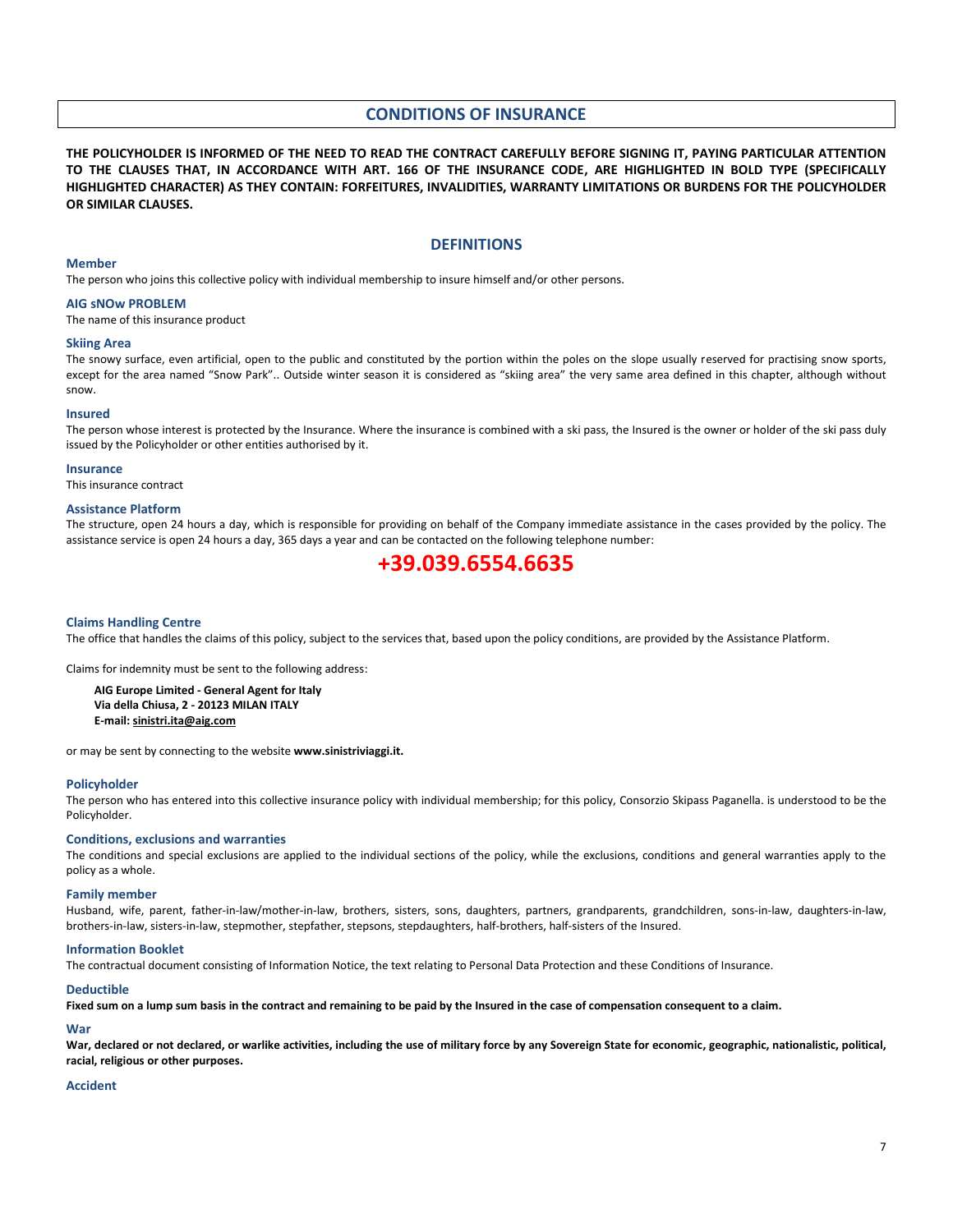The accidental collision between the Insured and a third party occurring in the exercise of the activity subject to the Insurance and that has caused an injury to the Insured and/or objectively ascertainable material damages to the detriment of the Insured **for which the intervention of the Slope Rescue Service is required, in the location of occurrence of the Incident.**

#### **Incident**

The event occurring to the Insured during the activity subject to the Insurance, due to an accidental, violent or external cause that produces objectively ascertainable bodily injuries **and that has required the intervention, in the location of occurrence of the Incident, of the Slope Rescue Service and the urgent transportation to a medical facility.**

#### **Bodily injury**

Any physical injury suffered by a person.

#### **Maximum ceiling**

**The sum up to the amount of which the Company provides the warranty, per person, whatever the number of claims and persons affected.**

#### **Premium**

The sum due from the Policyholder to the Company.

# **Residence**

The location in which the individual has his habitual residence as shown by the registry certificate.

#### **Hospital admission**

The receipt of treatment at a hospital facility, where a minimum stay of 24 consecutive hours is necessary. Hospital facility means: a hospital or clinic authorised to perform acts and administer treatment to unwell or injured persons, in possession of the local administrative authorisations required to perform those actions and equipped with the necessary personnel.

#### **Claim**

The occurrence of an event provided in the contract. Claims for compensation attributable to the same event constitute a sole and single claim.

#### **Slope Rescue Service**

The specialist public or private civil or military rescue organisation duly authorised to provide the rescue service to the Insured in the location of occurrence of the Incident.

#### **Company**

**AIG Europe Limited - General Agent for Italy Via della Chiusa, 2 - 20123 Milan (Italy) Internet website[: http://www.aig.co.it](http://www.aig.co.it/)**

#### **Third Parties**

Any individual or entity **excluding the Insured, his/her Family Members, ascendants, descendents and persons travelling with the Insured, officers of the Insured, whether or not they are under the employ of the Insured, in the exercise of their duties**.

### **INSURANCE WARRANTIES**

#### **SUBJECT**

#### **Art. 1 - Subject of the Insurance**

This contract constitutes insurance to cover accidents and injuries linked to the performance:

- a) **within the skiing area**, of the following amateur activities on snow: skiing, in its various types, snowboarding, cross country skiing, sleighing and sledging:
- **b) outside winter season, of the following amateur activities: bike and mountain bike**

**The insurance cover is provided up to the amount of the respective insured maximum ceilings and with the reimbursement limits indicated therein for each Service**

#### **Art. 2 – Insurable and insured persons**

This insurance is provided, in favour of the Insured persons identified by the Member at the time of purchasing the ski pass, in relation to each of which the respective insurance premium has been calculated and paid.

#### **Art. 3 – Territorial Validity**

The Insurance is valid for all ski slopes that can be accessed with the ski pass in use at the time of the Incident.

#### **Art. 4 – Temporal Validity**

The entire day or days for which the Insured has purchased the policy, coinciding with the duration of the ski pass with which the policy is combined.

#### **Art. 5 – Validity of Insurance**

**The insurance is valid only and exclusively in the case of a request for intervention, in the location of occurrence of the incident, of the Slope Rescue Service**; the Insured must report to the Slope Rescue Service that they are covered by insurance, showing that they are in possession of a regular ski pass, proving the right to use the skiing area in which they are located, as well as all documents that are required to make the necessary checks. The Slope Rescue Service will check, at the time of the intervention, if the person involved in the incident and/or injury is in possession of the insurance, the name of the Insured and the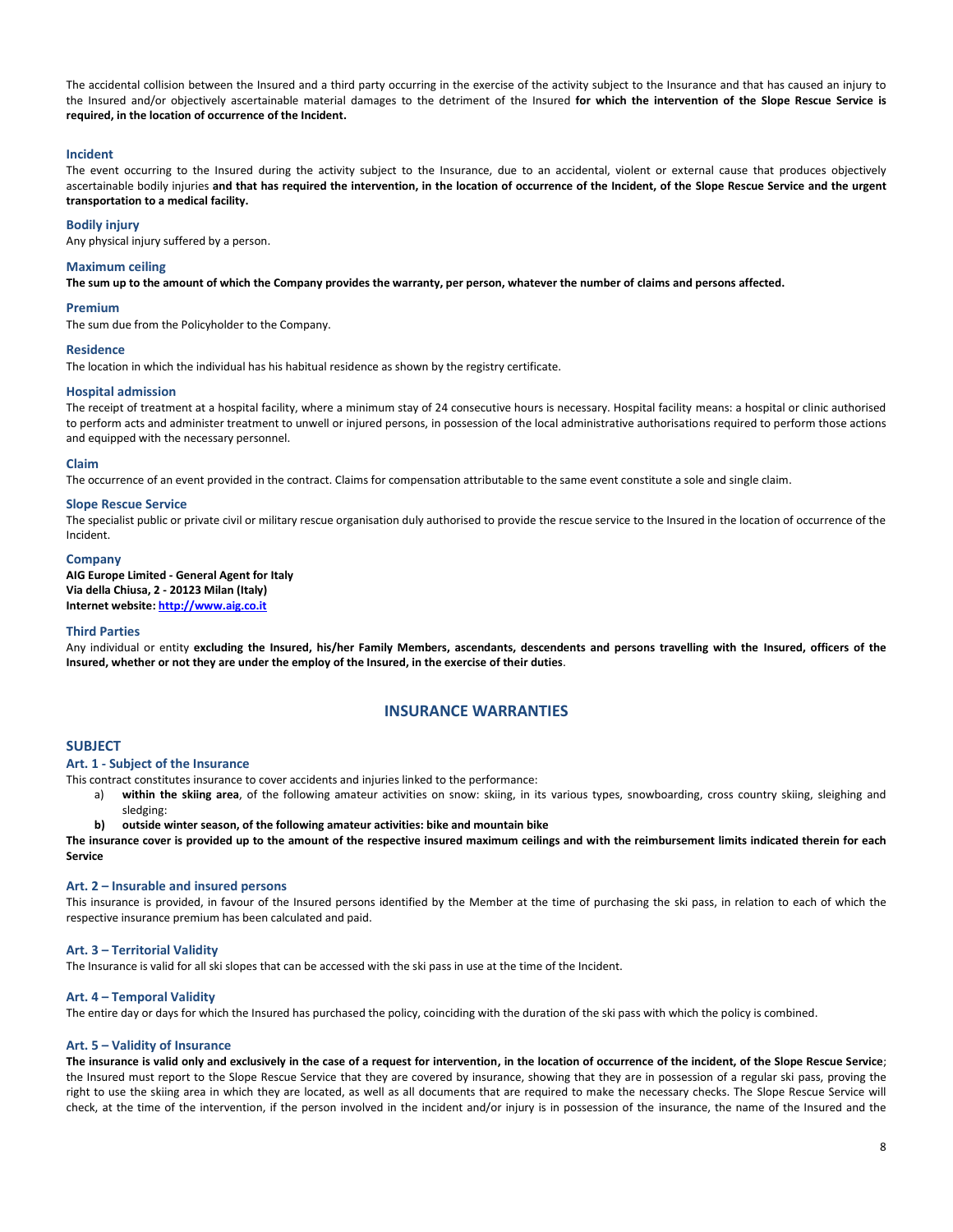identity of the same. Where the ski pass has not been purchased at the same time, the insurance is valid only if purchased before the daily commencement of the activity subject to the contract.

#### **Art. 6 - Services**

The insured services, with the respective reimbursement limits, limitations and exclusions, are defined in the "Services" section below. All warranties are provided at second risk **with respect to what is covered by other insurance policies in force or entered into by the Insured or by the**  Policyholder, and the indemnities are liquidated net of any other indemnities due from other policies in force and/or from corporate insurance and/or mandatory insurance. **Unless otherwise established, maximum ceilings, deductibles and excesses are applied per claim/event.**

#### **Art. 7 - Conditions relating to state of health valid for all sections of the policy**

The policy contains some contractual clauses that refer the insured cover (or exclusion) to the state of health of the Insured. **In particular, it is established and agreed that the cover is not provided for medical problems that the Insured had prior to the commencement of the warranty. In that regard, please refer to Article 10 - Exclusions valid for all policy sections.**

#### **Art. 8 - Deductibles**

**The individual policy sections may provide the liquidation of the claim subject to the application of a deductible for the Insured, the amount of which is determined in accordance with the provisions of the respective sections.**

#### **Art. 9 – Exclusion of dangerous activities**

#### **In any case the following activities are excluded from the insurance cover:**

**adventure races, biathlons, descent with bobsleigh / skeleton, climbing / trekking / hiking on foot above 4,000 metres, heli-skiing, ice hockey, ice speedway, mountaineering / rock climbing, paragliding, acrobatic skiing, ski-doo snowmobiles, trampolining with skis, skiing competitions, Acrobatic/hurdles BMX, ciclocross, triathlon.**

#### **Art. 10 –Exclusions valid for all policy sections**

**Accidents and injuries caused or occurring as a result of or on the occasion of the following are always excluded from all warranties:**

- **a. Any event happened outside the skiing area, as defined in the "Definitions" chapter**
- **b. Intentional acts, wilful misconduct or gross negligence of the Insured and/or the Policyholder and/or the persons for which they are liable in accordance with the law, or from intentional non-compliance with official rules**
- **c. involvement of the Insured in any malicious, illicit or criminal act, along with participation in theft, robbery or other crimes**
- **d. suicide or attempted suicide of the Insured and respective consequences, or acts of self-harming or intentional exposure to danger (except in the attempt to save human lives)**
- **e. any other damage connected to the reported event and not covered by this insurance**
- **f. civil or foreign war, invasion, insurrection, revolution, martial law, use of military power or usurpation of government or military power, strikes, uprisings of any nature, civil commotion, effects deriving from a source of radioactivity, epidemics, pollution**
- **g. tornadoes, hurricanes, earthquakes, volcanic eruptions, floods, storms, landslides, avalanches, tsunamis, landslides, natural catastrophes, weather events**
- **h. exposure or contamination due to nuclear, chemical or biological substances, irrespective of the causes that contributed to it**
- **i. taking of drugs, narcotics or similar and medicinal substances not prescribed by an authorised medical authority and the respective consequences**
- **j. inebriated state of the Insured, characterised by the presence in the blood of a BAC equal to or above that fixed by the law that regulates driving in the country in which the Insured is located at the time of the incident**
- **k. use or possession of weapons, including hunting and war weapons**
- **l. any accidental act that makes it impossible to use this insurance, including prohibitions decided by the local, national or international authorities**
- **m. ski-mountaineering or outside the equipped skiing areas**
- **n. participation in sports competitions in any guise including preliminary competitions, officially organised exercises or training in view of those events . Accidents and injuries caused in amateur competition are covered if they take place under the guidance of expert and qualified instructors, within the foreseen guidelines and with the use of all recommended safety equipment**
- **o. transportation on ski lifts, including the phase of embarking and disembarking from the same**
- **a. use of ski passes against the regulation**

**With particular reference to the Civil Liability warranties, the following are also expressly excluded:**

- **b. all damages that are not material**
- **c. all indirect damages**
- **d. all damages caused to members of the same group who were performing the activity covered by the insurance together with the beneficiary, except in the case where all members of the group were covered by insurance**
- **e. all damages deriving from the ownership, possession, use or driving of motor vehicles**
- **f. Claims for which the Beneficiary has made settlements of any nature with the injured party without the prior approval of the Company, therein including the recognition of partial or total liability**
- **g. Claims for which the beneficiary has not sent to the company the "Reconstruction of the dynamics of the incident" form completed in full or signed**
- **h. all damages caused to structures, equipment, fixed and/or mobile systems of the Policyholder.**

#### **Note:**

*Sanction exclusion: The Insurer shall not be deemed to provide cover and the Insurer shall not be liable to pay any claim or provide any benefit hereunder to the extent that the provision of such cover, payment of such claim or provision of such benefit would expose the Insurer, its parent company or its ultimate controlling entity to any sanction, prohibition or restriction under United Nations resolutions or the trade or economic sanctions, laws or regulations of the European Union or the United States of America.*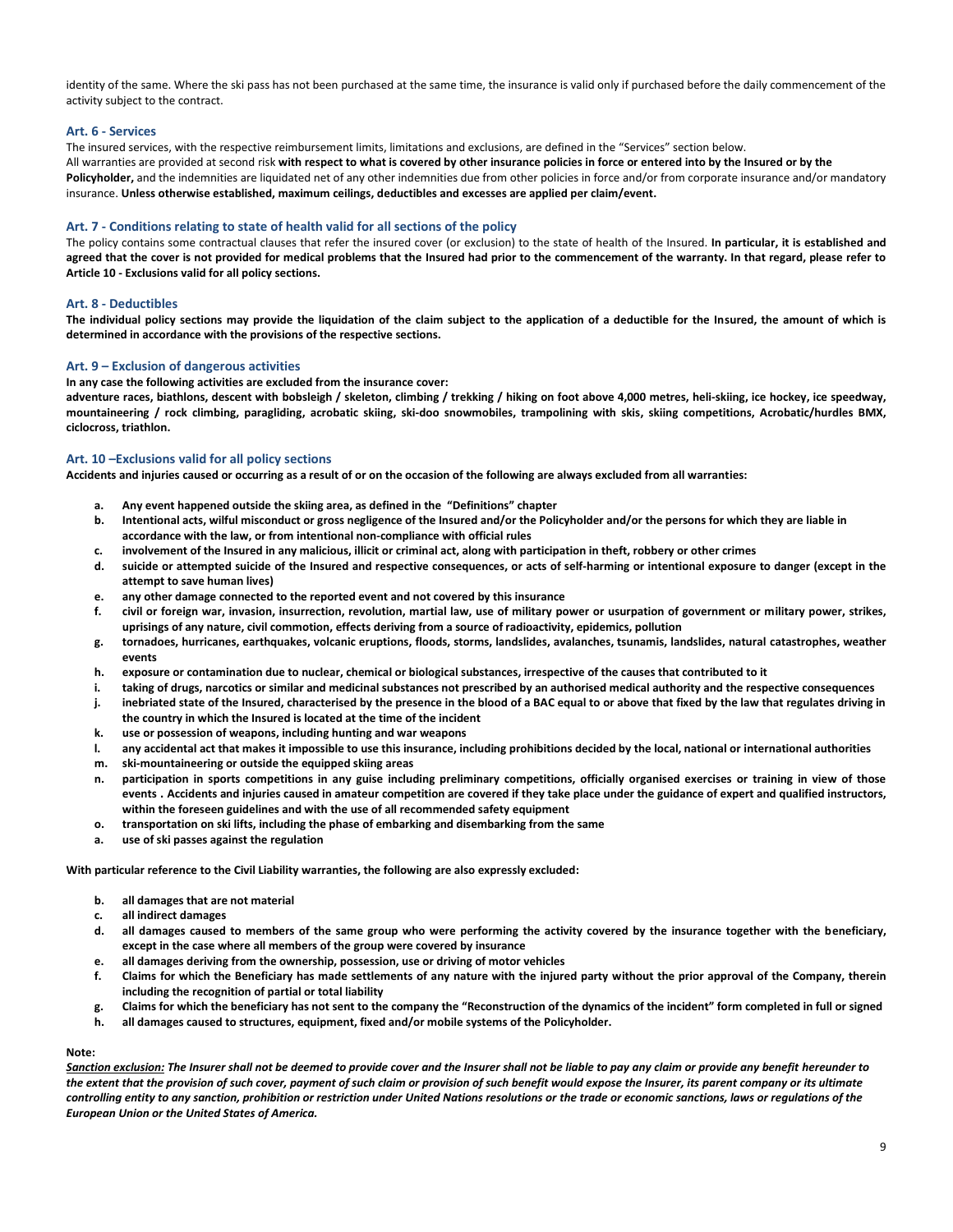*Territorial exclusion: This policy will not cover any loss, damage or legal liability arising directly or indirectly from planned or actual travel in, to, or through (Cuba), Iran, North Korea, Syria, Sudan, or the Crimea region.*

*The Insurance Company is not required to provide cover or to indemnify any claim for compensation or to pay anything by virtue of this contract where it, its parent company or its group head, in doing this, incurs the payment of any sanction, prohibition or restriction provided by resolutions of the United Nations or economic or commercial sanctions, in accordance with the laws and regulations of the European Union or the United States of America.*

**This policy does not provide any type of cover or compensation for terrorists or members of terrorist organisations, drug traffickers, nuclear, chemical or biological arms suppliers, in the event of accident, loss, illness, injury or personal liability for directly or indirectly incurred costs;**

# **SERVICES**

#### **SECTION A – COSTS OF RESCUE ON THE SLOPES, MEDICAL COSTS OF FIRST AID**

#### **Nature of the Services and warranties**

#### **A.1 Costs of rescue on slopes with toboggan**

When, as a result of an accident and/or injury to the Insured on ski slopes, a rescue intervention takes place on the slopes by way of toboggan, **up to the maximum ceiling indicated in Annex 1 – Table of Warranties**, the ordinary costs of rescue by toboggan on the slopes **if this was organised and performed by a Slope Rescue Service (or a civil or military rescue service, or by a public or private organisation duly authorised to perform services in the location of the Incident).**

**The warranty operates only for slopes where the ski pass in possession of the Insured is valid for the day or days on which they purchased the policy.**

#### **A.2 Medical first aid costs**

As a result of an accident and/or injury to the Insured for which a rescue on the slopes intervention was performed, AIG bears, **within the limits of the maximum ceiling indicated in Annex 1 - Table of Warranties**, the medical costs of first aid incurred by the Insured in the immediacy of the incident.

**The warranty only operates if the Insured is rescued in the location of the incident, by the Slope Rescue Service (or a civil or military rescue service, or by a public or private organisation duly authorised to perform services in the location of the Incident) and transported to a medical facility that provides first aid medical treatment on the very same day in which the Slope Rescue Service has performed the intervention.** 

**Limited to the months outside winter season, in case of use of bicycle and mountain bike, the benefit is valid upon submission of a report by an official First Aid service, stating that the accident has happened during the validity of the policy and inside the area where the insurance cover applies.**

**The warranty operates only for slopes where the ski pass in possession of the Insured is valid for the day or days on which they purchased the policy.**

#### **Special exclusions applicable to SECTION A (to integrate art. 10 – Exclusions valid for all policy sections of the Insurance conditions)**

- **In addition to the common exclusions to all warranties, the following are excluded from the insurance coverage:**
	- **a. the consequences or repercussions of a pre‐existing medical condition;**
	- **b. facts that can be subject to criminal sanctions based on the law in the Country the Insured is in;**
	- **c. medical costs or other costs regarding surgical treatments not deemed urgent in the opinion of doctors on site and that can be postponed until returning home;**
	- **d. spa, rehabilitation or physiotherapy treatments, costs for glasses, contact lenses, prosthesis of any kind, wheelchairs and similar mobility aids, examinations and routine check‐ups, preventive tests or treatments, examinations and control tests in the absence of an injury or an illness included in the cover;**
	- **e. costs of cosmetic or reconstructive surgery and for wellness treatments, vaccination costs, acupuncture sessions, massage therapy, chiropractor or osteopath care;**
	- **f. costs and treatments not prescribed by a qualified medical authority;**
	- **g. medical costs incurred after returning home;**
	- **h. costs for phone calls (except those to the Assistance Platform).**

#### **Special conditions applicable to SECTION A**

#### **As a condition of the cover provided under this section:**

The warranty is limited to the refund of costs actually incurred by the Insured. If the Insured has the right to be refunded by one or more subjects, the Company is required to refund only the difference between the costs actually incurred and the covered ones, for which the Company itself will be held as liable after the reimbursement.

#### Subrogation or recourse against those liable for the incident

For the warranties set out in this Section, where an indemnity has been paid, the Company is subrogated, up to the limit of that indemnity, in the rights and actions of the Insured against anyone liable for the damage. These provisions are not applied, except in the case of wilful misconduct, in relation to subrogation actions against children, descendants, ascendants or persons who habitually live with the Insured, such as cohabiting persons or work providers under the employ of the Insured (domestic workers, drivers and the like).

#### **SECTION B – MEDICAL RETURN, DRIVER AVAILABLE FOR RETURN TO DOMICILE**

**Conditions of intervention of the Assistance Platform**: **in all cases provided by the warranties specified below, only the medical authorities of the Assistance Platform are authorised to decide in relation to the repatriation, the choice of means of transport and the location of hospital admission and, where necessary, they contact the treating doctor intervening in situ and/or the GP of the Insured.**

**Bookings are made by the Assistance Platform, which is entitled to request from the Insured unused travel documents.**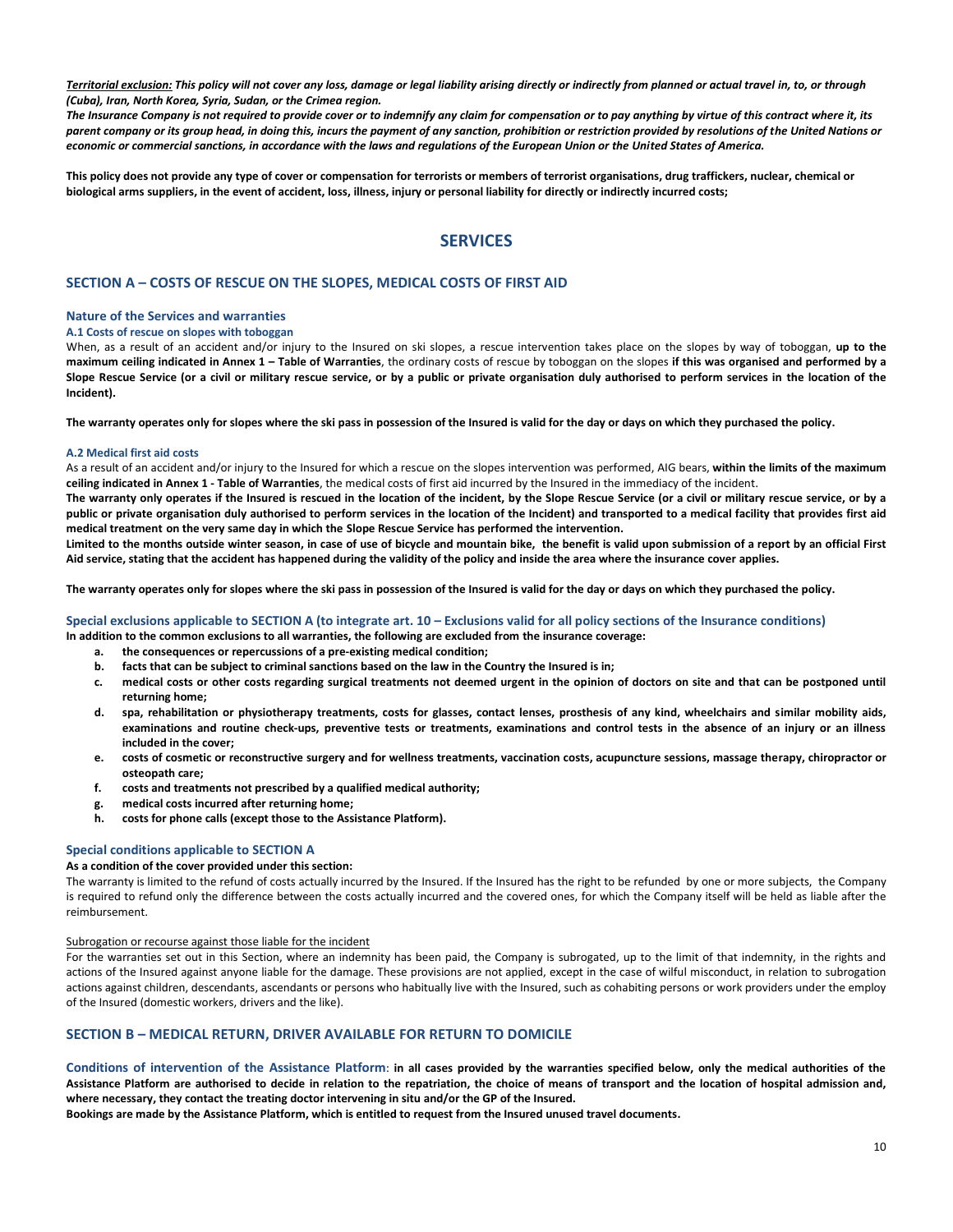**Provision of Services of Assistance Platform**: Costs of any nature incurred by the Insured in relation to the warranties provided in accordance with this section of the policy will be paid directly by the Assistance Platform only if approved and coordinated by the Assistance Platform itself, except for costs incurred for reasons of urgency when the Insured is unable to get into contact with the Assistance Platform in good time, even by way of third persons. In that case, the Insured will have the burden to prove the urgency of the costs incurred and the impossibility of getting into contact with the Assistance Platform and the medical costs incurred will be reimbursed.

To use the Assistance services set out in this Section, contact the Assistance Platform at the detail set out below:

# **+39 039 65546635**

**In all cases it will be necessary, on the first contact with the Assistance Platform, to indicate:** 

- **surname and name of the Insured,**
- **address,**
- **contact details for subsequent actions by the Assistance Platform,**
- **nature and description of the injury.**

#### **Exceptional circumstances**

**The AIG Assistance Platform will not be responsible for delays or impediments in the provision of the services set out in the warranties described in this section A in the case of strikes, riots, civil unrest, reprisals, restrictions to free movement, any act of sabotage or terrorism, civil or foreign war, emission of heat or radiation originating from the disintegration of the nucleus of the atom, radioactivity or other fortuitous events or force majeure.**

#### **Nature of the services and warranties**

#### **B.1 Medical return of Insured to his/her domicile**

As a result of an accident and/or injury to the Insured **for which an intervention has been performed by the Slope Rescue Service or – outside the winter season and limited to the use of bike or mountain bike – an Official Report has been issued by an official First Aid Service as indicated on art. A.2, and for which the Insured has benefited from the warranty "Medical costs of first aid"** when the Insured is declared fit for travel, in the opinion of the treating doctors in situ approved by the doctors of the Assistance Platform, the Assistance Platform will proceed with the return of the Insured to their domicile. **The date and method of return, as well as the most suitable transport, are decided and chosen by the Assistance Platform based upon the aforementioned conditions.** The return may be done by first class train, ambulance, airliner or private medical aircraft.

#### **B.2 Driver available for return to domicile**

As a result of an accident and/or injury to the Insured **for which a first aid intervention on the slopes has been performed and for which the Insured has benefited from the warranty "Medical costs of first aid",** where the Insured has previously reached the ski slopes with their own vehicle, is not in a condition to drive and none of the passengers travelling with him is able to replace him at the wheel for objective reasons, the Assistance Platform – after having been contacted in advance and having ascertained through contact with the treating doctors in situ the impossibility of the Insured to drive the vehicle - makes available a driver to drive the vehicle and any passengers travelling with the Insured to the residence of the Insured via the shortest route, taking responsibility for the organisation and cost of the driver available and his return ticket after the intervention. All other costs related to the return (fuel, tolls, insurance, etc.) are borne in full and exclusively by the Insured.

#### **Special exclusions applicable to SECTION B (to integrate art. 10 – Exclusions valid for all policy sections of the Insurance conditions)**

**In addition to the common exclusions to all warranties, the following are excluded from the insurance coverage:**

- **i. the direct organisation, or in any case without prior authorisation of the Operations Centre, of all provided assistance services, except for what is provided;**
- **j. road costs (tolls, fuel), taxis or customs and the restaurant/hotel costs, except for those provided by the warranty;**
- **k. in the event of hospitalisation, the cost of a single room, unless it is not indicated for medical orders;**
- **l. the consequences or repercussions of a pre‐existing medical condition;**
- **m. facts that can be subject to criminal sanctions based on the law in the Country the Insured is in;**
- **n. nervous or mental disorders;**
- **o. costs for phone calls (except those directed to the Assistance Platform).**

#### **All assistance services are also not due:**

- **p. in the event the Insured ignores the indications of the Operations Centre, that is:**
- **i. the Insured voluntarily discharges himself against the advice of the treating hospital doctors;**
- **ii. the Insured or whoever on his behalf voluntarily refuses the sanitary repatriation/return on the date and by the transport means indicated by doctors of the Operations Centre. In this case, the Company will immediately suspend the assistance, only covering the refund of further hospital and surgical costs up to an amount equal to the one of the refused repatriation services.**

**Diseases or benign lesions that may be treated on site do not give the right to the benefit "Return of the Insured to his/her domicile" described in art.B.1 of this Section.**

#### **SECTION C - CIVIL LIABILITY**

#### **Subject of the warranty**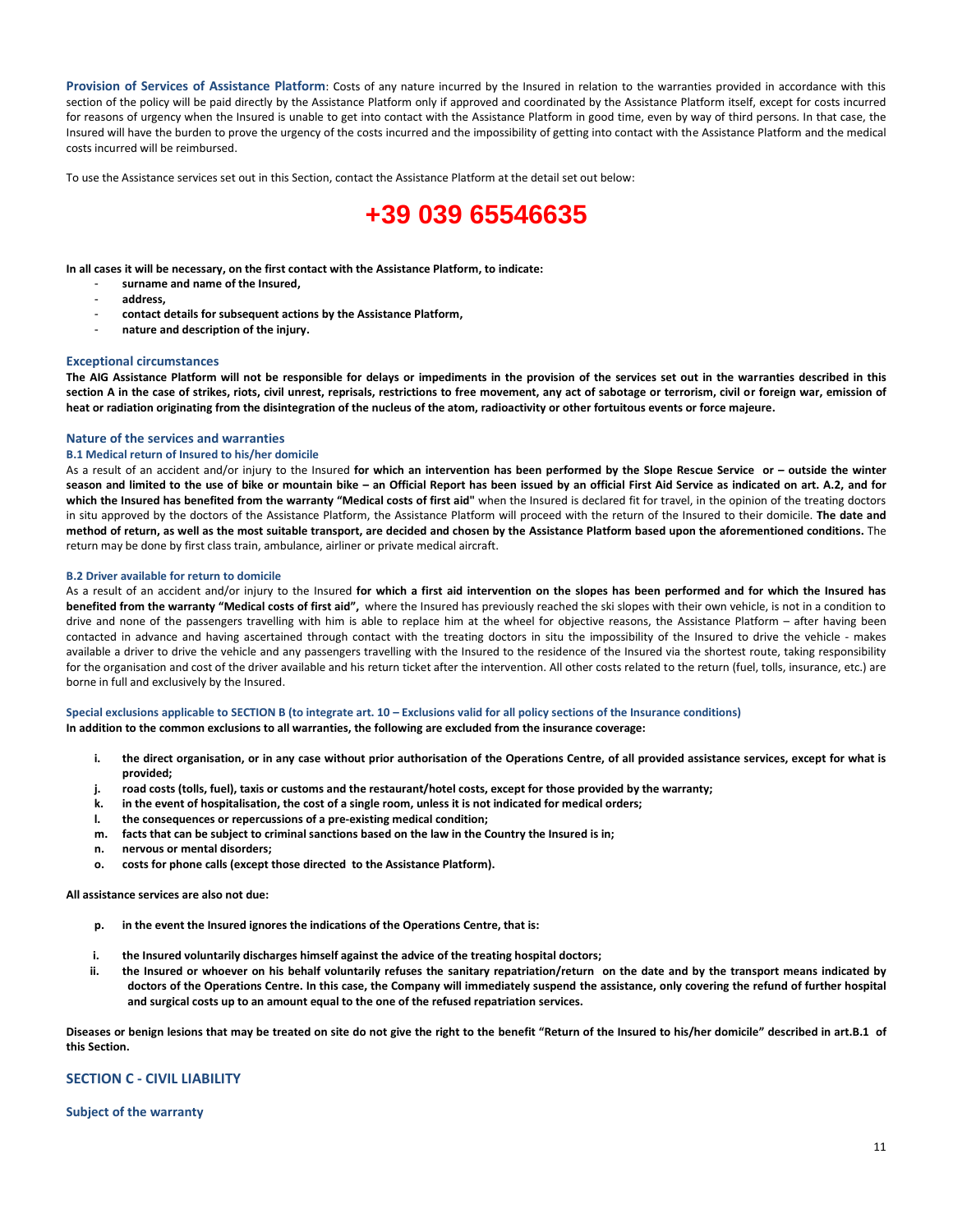C.1 The policy keeps indemnified the Insured, **within the amount specified in Annex 1 - Table of Warranties,** where the Insured is civilly liable for damages involuntary caused to third parties, to be understood as:

- a. physical injuries of Third Parties;
- b. damage or loss of property owned by Third Parties,

as a consequence of a collision between persons **in the skiing area to which the ski pass in possession of the Insured allows access, provided that:**

- **the Slope Rescue Service drafts in good time the report with the dynamics and significant details of the incident**
	- **or**
	- **limited to the use of bike or mountain bike – an Official Report has been issued by an official First Aid Service as previously indicated on art. A.2**

The Company bears the costs incurred to defend the action of the injured party within the limits of a quarter of the insured sum, or, where a sum greater than the insured capital is due to the injured party, in proportion to the respective interest of the Company and the Insured.

**The warranties are provided at second risk. The first €500 of each claim, or 10% if greater, is not insured.**

**Special exclusions applicable to SECTION C (to integrate art. 10 – Exclusions valid for all policy sections of the Insurance conditions)**

**The insurance cover does not include:**

- **any liability deriving from physical injuries or from loss or damage to property:**
	- o **owned by the Insured, a Family Member or a person under the employ of the Insured;**
	- o **or that the Insured, a Family Member or a person under the employ of the Insured have received, have in custody or under control;**
- **any injury, loss or damage:**
	- o **to members of the family, or a person under the employ of the Insured;**
	- o **having its origin in the professional or business activity of the Insured or occurring in relation to that professional or business activity;**
	- o **having its origin in a contract signed by the Insured;**
	- o **occurring during off-piste activities.**
- participation in sports competitions of any nature, including training in view of those competitions, except, exclusively, for non-professional **amateur competitions without cash prizes.**

#### **Special conditions applicable to SECTION C**

**As conditions for the cover provided based upon this section:**

**1. the Insured must communicate promptly to AIG any element or circumstance that may justify a compensation claim against it and send any other document relating to the compensation claim and/or the insured circumstances;**

**2. the Insured must collaborate, providing all information required by AIG to be able to act on behalf of the Insured. The Insured must not negotiate, liquidate, settle out of court, accept or reject any claim for compensation without written authorisation from AIG.**

3. Where a damages claim for compensation is made against the Insured, in order for the same to invoke this cover, it must immediately notify this to the Company, which will make available to the Insured, for the management of the dispute, its trusted lawyers which the latter must necessarily use**, under penalty of forfeiture by the Insured of the right to be indemnified and to be held harmless by the Company and/or by the broker.**

### **SECTION D – LEGAL PROTECTION**

#### **Subject of the warranty**

D.1 As a result of an incident or collision between the Insured and other persons who are performing an activity defined by Art. 1 - SUBJECT OF THE INSURANCE above, within the skiing area, for which a slope rescue intervention is performed, or **– outside the winter season and limited to the use of bike or mountain bike – an Official Report has been issued by an official First Aid Service as previously indicated on art. A.2,** AIG will bear, **within the amount indicated in Annex 1 - Table of Warranties**, the legal costs and court case costs that are necessary to settle judicial or extrajudicial disputes in which the Insured is involved, **provided that the same do not have as their counterparty the Company, the Broker or the Policyholder of the Insurance.**

The Company will bear **within the limits of the total maximum ceiling of €1,000** the judicial and extrajudicial costs in the civil and criminal venue as indicated below:

- 1. Costs for the intervention of a lawyer
- 2. expert costs
- 3. court costs in the proceedings
- 4. any costs of the counterparty lawyer, in the case of a settlement authorised by the Company, or the costs of losing in the case of conviction of the Insured

**Where, in disagreement with the Insured, the Company believes that the legal action is not likely to be successful or that the costs associated with it would be higher than any sum recoverable following the ruling, the parties may defer to arbitration the decision regarding the opportunity of bringing the action.**

#### **Special exclusions applicable to SECTION D (to integrate art. 10 – Exclusions valid for all policy sections of the Insurance conditions)**

**The insurance cover does not include claims for compensation originating from criminal, wilful or intentional acts of the Insured.**

#### **Special conditions applicable to SECTION D**

**As a condition for the cover provided based upon this section:**

**1. the Insured undertakes to follow the instructions provided by the Company in the handling of any compensation claim;**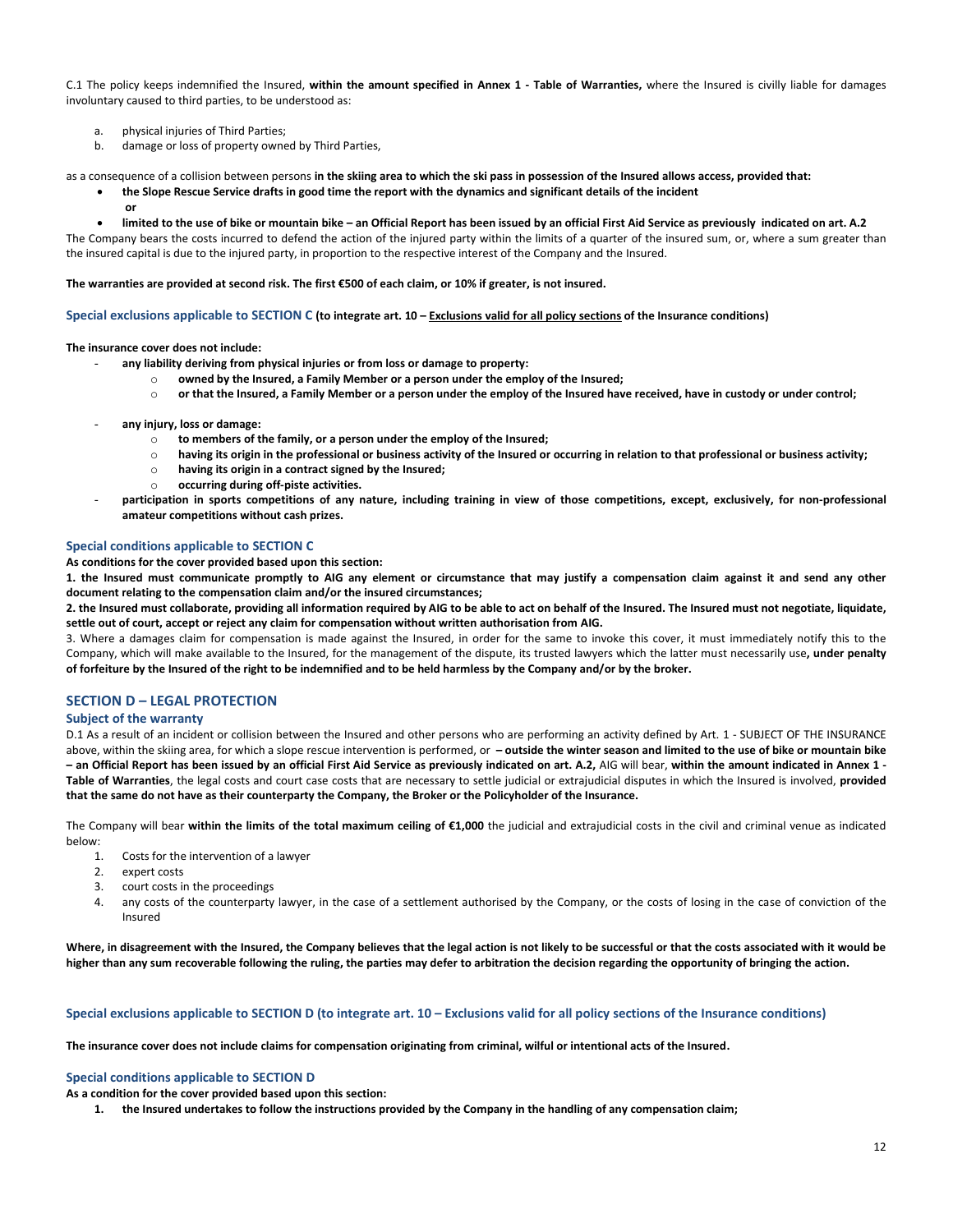**2. where the Insured is summoned to court to compensate any damages caused to third parties falling within this policy, the Insured is entitled to choose the lawyer to whom to entrust the judicial protection of his interests provided that the professional is:**

**a) authorised in accordance with applicable regulations**

**b) registered on the circuit of the Court at which the judicial offices with jurisdiction to settle the dispute are based; where possible, the Insured must recover all costs incurred by the Company and pay to the latter the sums recovered.**

For the activity of handling the claims under this cover, the Company makes use of the company IGS s.r.l. - Via Ligabue, 2 - 04100 - Latina (LT) e-mail : [tutela.legale@igsonline.it](mailto:tutela.legale@igsonline.it)

#### **SECTION E – REIMBURSEMENT OF SKI PASS NOT ENJOYED DUE TO INJURY**

**Warranty valid only for policies of three or more consecutive days**

#### **Subject of the warranty**

E.1 As a result of an accident and/or injury to the Insured for which the Slope Rescue Service has intervened **or – outside the winter season and limited to the use of bike or mountain bike – an Official Report has been issued by an official First Aid Service as indicated on art. A.2,** and for which the Insured has benefited from the "Medical costs of first aid" warranty, AIG reimburses on a pro rata basis the ski pass not enjoyed.

#### **Special conditions applicable to SECTION E**

As a condition for the cover provided based upon this section, the injury to the Insured must be such as not to allow him to resume the conduct of the activity subject to the insurance, and that impossibility must be certified by a doctor and documented by an instrumental investigation verifiable by a fiduciary doctor of the Company. The Insured will be entitled to the reimbursement of the ski pass not enjoyed, as a result of accident and/or injury, only where the ski pass has not been used for the entire period for which the reimbursement is claimed.

#### **SECTION F – REIMBURSEMENT OF SKI RENTAL MATERIAL NOT ENJOYED DUE TO INJURY**

#### **Warranty valid only for policies of three or more consecutive days**

#### **Subject of the warranty**

F.1 As a result of an accident and/or injury to the Insured for which the Slope Rescue Service has intervened and for which the Insured has benefited from the "Medical costs of first aid" warranty, AIG reimburses - within the limits and with deduction of the excess indicated in **Annex 1 – Table of Warranties** the pro-rata amount of any costs of rental of unused skiing material.

#### **Special conditions applicable to SECTION F**

**As a condition for the cover provided based upon this section, the injury to the Insured must be such as not to allow him to resume the conduct of the activity subject to the insurance, and that impossibility must be certified by a doctor and documented by an instrumental investigation verifiable by a fiduciary doctor of the Company.**

#### **SECTION G – REIMBURSEMENT OF SKIING LESSONS NOT ENJOYED DUE TO INJURY**

**Warranty valid only for policies of three or more consecutive days**

#### **Subject of the warranty**

G.1 As a result of an accident and/or injury to the Insured for which the Slope Rescue Service has intervened and for which the Insured has benefited from the "Medical costs of first aid" warranty, AIG reimburses - **within the limits and with deduction of the excess indicated in Annex 1 – Table of Warranties** the pro-rata cost of skiing lessons already paid for and not enjoyed.

#### **Special conditions applicable to SECTION G**

**As a condition for the cover provided based upon this section, the injury to the Insured must be such as not to allow him to resume the conduct of the activity subject to the insurance, and that impossibility must be certified by a doctor and documented by an instrumental investigation verifiable by a fiduciary doctor of the Company.**

#### **SECTION H – REIMBURSEMENT OF SKI PASS NOT ENJOYED DUE TO ADVERSE WEATHER Warranty valid only for policies of three or more consecutive days**

### **Subject of the warranty**

H.1 Where, in the case of adverse weather conditions, **all facilities** at which the ski pass duly issued by the Policyholder is valid are closed, the Company will reimburse the pro-rata cost of any ski passes not enjoyed.

#### **Special conditions applicable to SECTION H**

**As a condition for the cover provided based on this section, only facilities that are closed for the whole skiing day exclusively due to the following events will be considered closed: intensity and direction of wind, temperature, risk of avalanches, excess snow. The Insured will be entitled to the reimbursement of the ski pass not enjoyed due to adverse weather only where the ski pass has not been used for the whole period for which the reimbursement is claimed.**

### **RULES COMMON TO ALL SECTIONS**

#### **INSURANCE PREMIUM**

#### **Art. 11 – Insurance Premium**

The insurance premium is understood to be for each individual insured person.

#### **Art. 12 – Payment of the premium**

This insurance has effect from the time of payment of the premium by the Insured to the policy Holder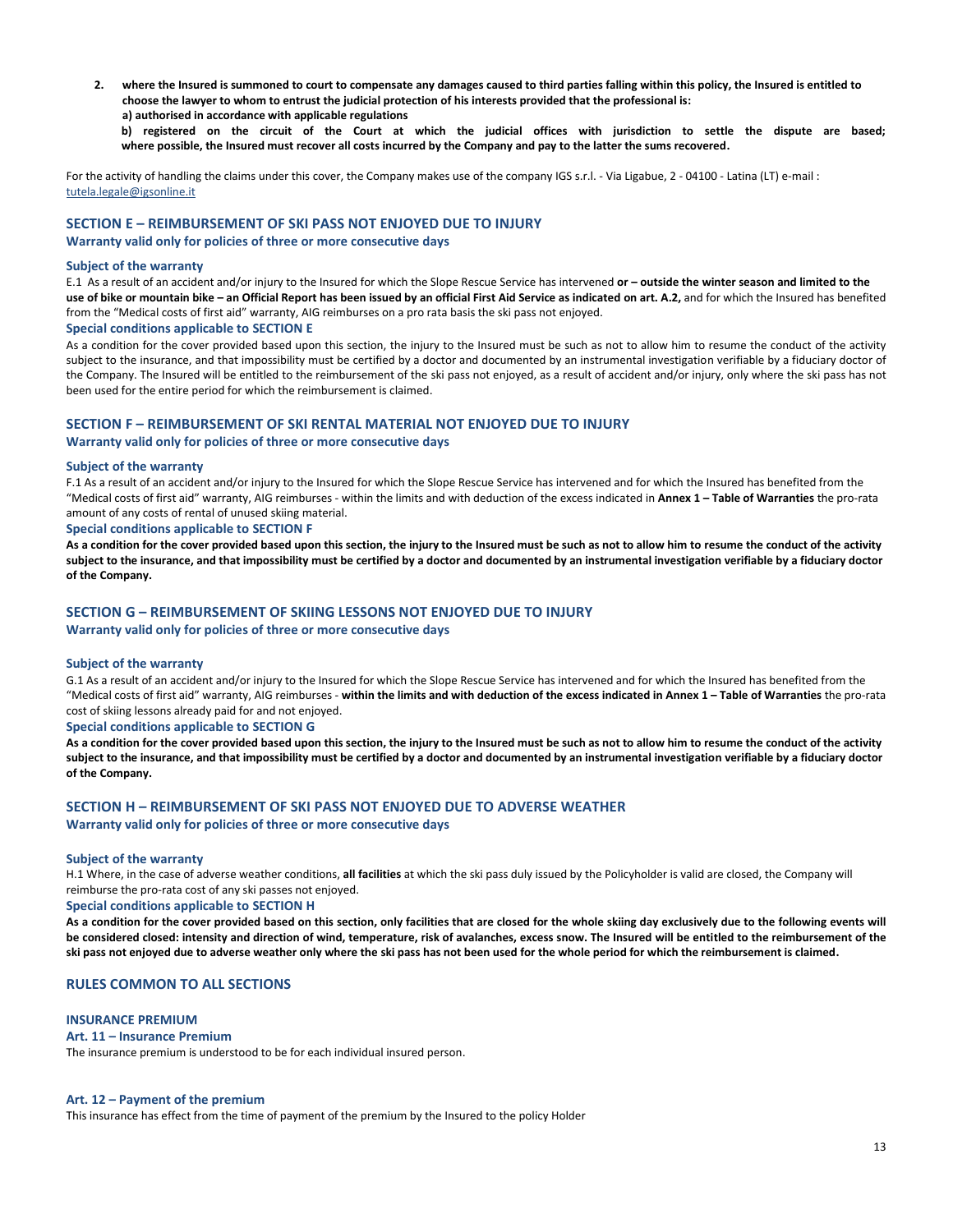#### **GENERAL CONDITIONS OF INSURANCE**

#### **Art. 13 – Declarations relating to risk circumstances**

**Inexact or reticent declarations by the Policyholder and the Insured relating to circumstances that affect the assessment of risk may involve the total or partial loss of the right to the indemnity as well as the termination of the Insurance itself, in accordance with Articles 1892, 1893 and 1894 of the Italian Civil Code.**

#### **Art. 14 — Other insurance**

**In the event of a claim, the Insured and/or the Policyholder must communicate in writing to the Company the existence and subsequent stipulation of other insurance for the same risk and in the event of a claim, give notice thereof to all insurers and indicate to each the name of the others, as required by Art. 1910 of the Italian Civil Code. In the event of a claim, the Company will be required to pay only the share of loss in excess with respect to the other policy.** 

#### **Art. 15 — Aggravation of risk**

The Policyholder/Insured must give written communication to the Company of any aggravation of the risk. Aggravations of risk not known or not accepted by the Company may involve the total or partial loss of the right to the indemnity as well as the termination of the insurance, in accordance with Art. 1898 of the Italian Civil Code.

#### **Art. 16 — Reduction of risk**

In the case of the reduction of risk, the Company is required to reduce the premium or the instalments of the premium after the communication of the Policyholder/Insured (Art. 1897 of the Italian Civil Code) and waives the respective right of withdrawal.

#### **Art. 17 – Territorial Jurisdiction**

For any dispute relating to this contract, the Judicial Authority in the place of residence of the Insured/Policyholder will have jurisdiction.

#### **Art. 18 — Tax Charges**

The tax charges relating to the insurance are borne by the Policyholder.

#### **Art. 19 – Law applicable to the contract**

This contract is regulated by the law of the Italian Republic.

#### **Art. 20 – Proof of contract and reference to rules of law**

The contractual relationships are determined exclusively by these General Policy Conditions and by their Appendices and Annexes. For anything not regulated by the contract, the existing provisions of law shall apply.

#### **Art. 21 – Limitation Period**

Any right in relation to the Company is limited to the term of two years from the date of the incident which gave rise to the right to the service and/or warranty in compliance with the provisions of Art. 2952 of the Italian Civil Code.

#### **Art. 22 – Payment Currency**

The indemnities and reimbursements are paid in Italy and in Euros.

In the case of costs incurred in countries not belonging to the European Union or belonging to the same but that have not adopted the Euro as their currency, the reimbursement will be calculated at the exchange rate identified by the European Central Bank relating to the day on which the Insured incurred the costs.

#### **RULES IN THE EVENT OF A CLAIM**

#### **Art. 23 – Obligations in the event of a claim**

**For the services Costs of rescue on the slopes - Reimbursement of medical costs of first aid.** Since the insurance is valid only in the case of an intervention following an Incident by the Slope Rescue Service, in order to be able to make use of the services provided by this policy, the Insured, or any person found in his **presence, must immediately report to the Slope Rescue Service that he is covered by this insurance, displaying all documents requested by the latter in order to make the necessary checks. The Slope Rescue Service will verify at the time of the intervention if the person involved in the accident and/or injury possesses insurance, the name of the Insured and his identity.** 

#### **For the services Medical return – Driver available**

To make use of the assistance services the Insured must necessarily contact the AIG Assistance Platform, open 24 hours a day, on the number

# **Tel +39 039 6554 6635**

indicating: surname and name of the Insured, ski pass number, nature of the accident or injury, telephone number on which the Insured can be contacted for subsequent requirements of the Assistance Platform. None of the services set out in this article will be applied where the Insured has not contacted the Assistance Platform to request the necessary authorisation.

#### **For All Services**

To request an indemnity, the Insured must send a written request with a brief description of the claim itself by way of recorded delivery letter with return receipt **strictly by and not beyond 10 days from the occurrence of the incident**, to the following address:

#### **AIG Europe Limited**

Gen. Agent for Italy - Via della Chiusa, 2 20123 MILAN E-mail : sinistri.ita@aig.com

Alternatively, the claim may be reported, **strictly by and not beyond 10 days from its occurrence**, by registering to the website [www.sinistriviaggi.it](http://www.sinistriviaggi.it/)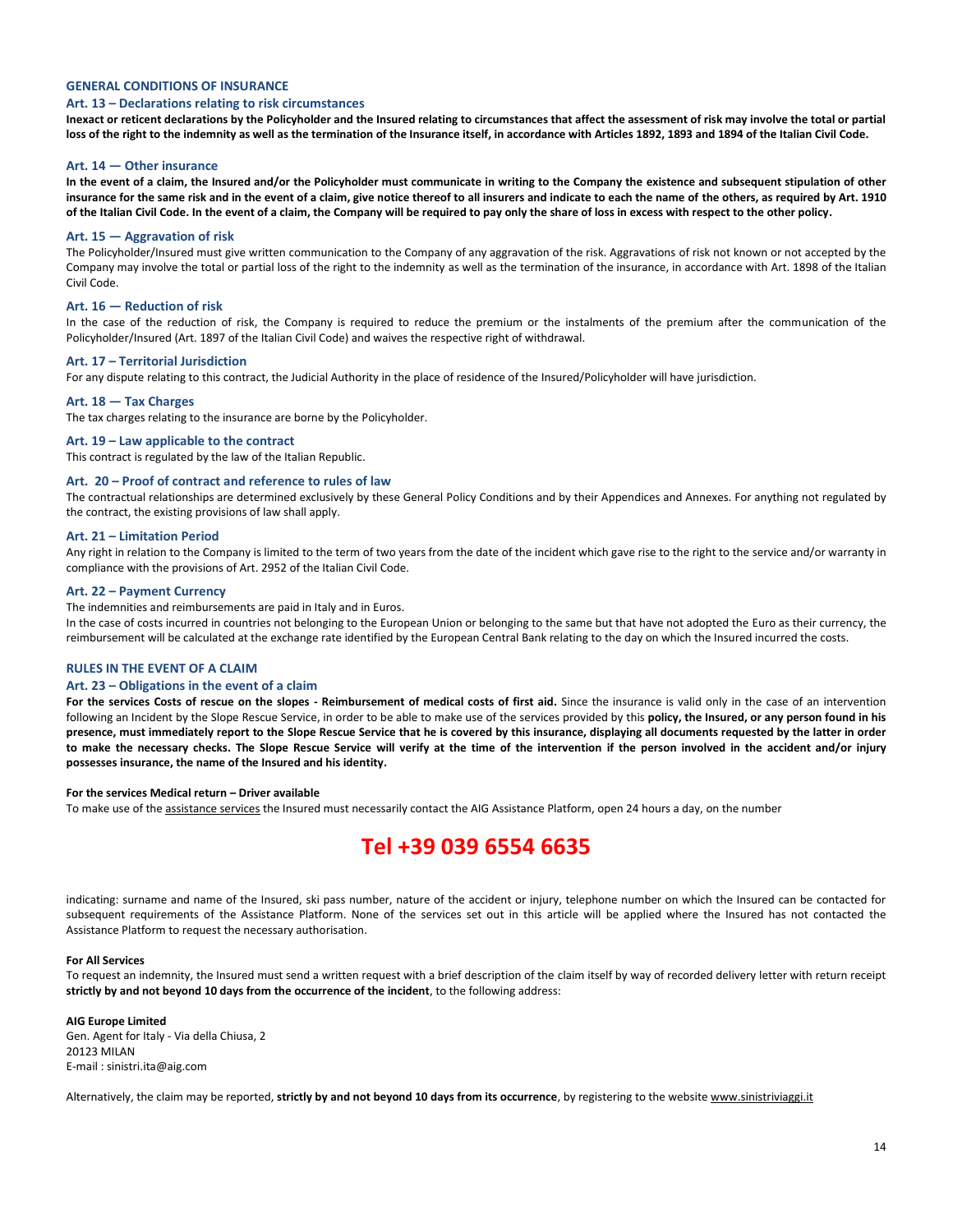After the reporting of an injurious event, AIG will send to the Insured a claim report form to fill in and return so that the indemnity claim can be processed. **To prevent fraudulent claims for compensation, the personal data of the insured is archived electronically and may be transferred to a centralised system.** That data is retained in compliance with data protection regulations.

#### **Art. 24 – Documents required for liquidation of the claim**

When reporting a claim sent by recorded delivery letter with return receipt or by way of the website [www.sinistriviaggi.it](http://www.sinistriviaggi.it/) the Insured must attach the following documentation:

#### **For all warranties:**

- **Original Ski pass (or photocopy in the case of a ski pass loaded on a chip card)**
- **Report of intervention of the Slope Rescue Service**
- **Any element, invoice or certificate suitable to prove the materiality of the event that gives rise to the right or benefit of the insurance service.**

#### **In addition:**

- **For the warranty set out in section E – Reimbursement of ski pass not enjoyed due to injury, a medical declaration must be provided certifying the impossibility of performing the activity subject to the insurance and a declaration of the Policyholder certifying the days of ski pass not used;**
- For the warranty set out in section F Reimbursement of rental material not used due to injury, a medical declaration must be provided certifying the **impossibility of performing the activity subject to the insurance and a declaration of the rental company certifying the part of the rental not used;**
- **For the warranty set out in section G – Reimbursement of skiing lessons not enjoyed due to injury, a medical declaration must be provided certifying the impossibility of performing the activity subject to the insurance and a declaration of the ski school certifying the hours of lessons not used;**
- **For the warranty set out in section H – Reimbursement of ski pass not enjoyed due to adverse weather, a declaration of the Policyholder must be provided certifying the cause and duration of the closure of the facilities, as well as confirmation of the closure of those facilities with respective motivation.**

#### **Art. 25 – General conditions applied to claims**

- **1. The insurer is not liable for losses or damages caused by the lack of use, by the Insured, of reasonable measures aimed at safeguarding his property.**
- **2. The Insured must make all reasonable efforts to avoid or reduce any damage that may lead to a compensation claim based upon this policy.**
- **3. The Insured must retain the policy documents for the purposes of proving the cover. In the event of a claim, those documents shall be provided in advance to the Company to obtain the provision of the guaranteed service.**
- 4. The Insured must cooperate with the Company so that the latter may take recourse against other entities or other insurers to recover any sums paid. To **that end, the Insured must provide to the Company all information requested and complete any necessary forms.**
- **5. Anyone attempting to make a fraudulent claim or use fraudulent means to make a claim for compensation may be subjected to legal action by the Company. In addition, the fraudulent claim will not be compensated and the policy may be cancelled.**
- **6. The Insured must provide to AIG all documents necessary for the purpose handling the claim. The Insured is responsible for bearing all costs associated with the acquisition of those documents.**
- **7. At the request of the Company, the Insured must agree to undergo a medical examination. In the event of death of the Insured, the Company is entitled to request an autopsy.**
- **8. The Insured must reimburse the Company, within one month of the respective request, any sum liquidated but not covered by this policy.**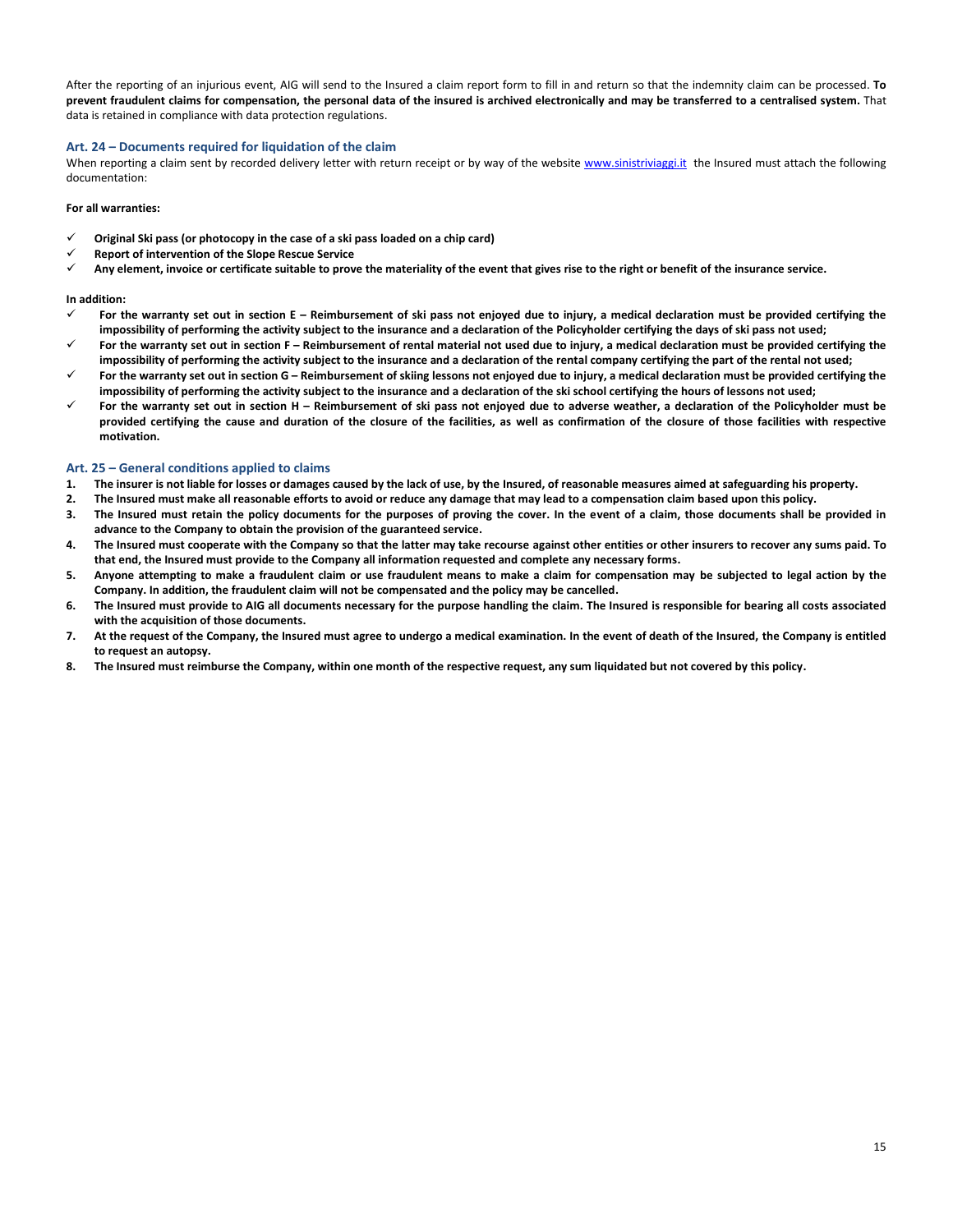# **ANNEX 1 – TABLE OF WARRANTIES**

**Owners/holders of daily or multi-day ski passes (excluding season tickets) who have joined the AIG SNOW policy are understood to be insured for the following services, maximum ceilings and deductibles, per person and per insurance period:**

# **For daily, consecutive two-day, non-consecutive multi-day ski passes (excluding season tickets)**

| <b>Warranty</b>                                             | <b>Maximum Ceiling</b> | <b>Deductible</b>              |
|-------------------------------------------------------------|------------------------|--------------------------------|
| Civil liability - Personal injury                           | € 250,000              | 10% with a minimum<br>of € 500 |
| Civil liability - Damage to property                        | € 15.000               | Minimum $\epsilon$ 500         |
| Legal protection                                            | € 1,000                | none                           |
| Costs of rescue on Italian and foreign slopes with toboggan | € 200                  | none                           |
| Reimbursement of medical costs of first aid                 | € 500                  | none                           |
| Driver available for return to domicile                     | actual cost            | none                           |

| For ski passes from 3 consecutive days and more (excluding season tickets)            |                        |                                |  |  |
|---------------------------------------------------------------------------------------|------------------------|--------------------------------|--|--|
| <b>Benefit</b>                                                                        | <b>Maximum ceiling</b> | <b>Deductible</b>              |  |  |
| Civil liability - Personal injury                                                     | € 250,000              | 10% with a minimum<br>of € 500 |  |  |
| Civil liability - Damage to property                                                  | € 15,000               | minimum<br>of € 500            |  |  |
| Legal protection                                                                      | € 1,000                | none                           |  |  |
| Costs of rescue on Italian and foreign slopes with toboggan                           | € 200                  | none                           |  |  |
| Reimbursement of medical costs of first aid                                           | € 500                  | none                           |  |  |
| Driver available for return to domicile                                               | actual cost            | none                           |  |  |
| Pro-rata reimbursement of ski pass in case of injury                                  | pro-rata               | none                           |  |  |
| Pro-rata reimbursement of cost for renting ski equipment<br>$\ $ in case of injury    | € 40/day               | € 20                           |  |  |
| Pro-rata reimbursement of skiing lessons not used as a<br>result of injury            | € 60/day               | € 20                           |  |  |
| <b>Medical repatriation</b>                                                           | € 5,000                | none                           |  |  |
| Pro-rata reimbursement of ski pass in case of closure of<br>slopes due to bad weather | pro-rata               | none                           |  |  |